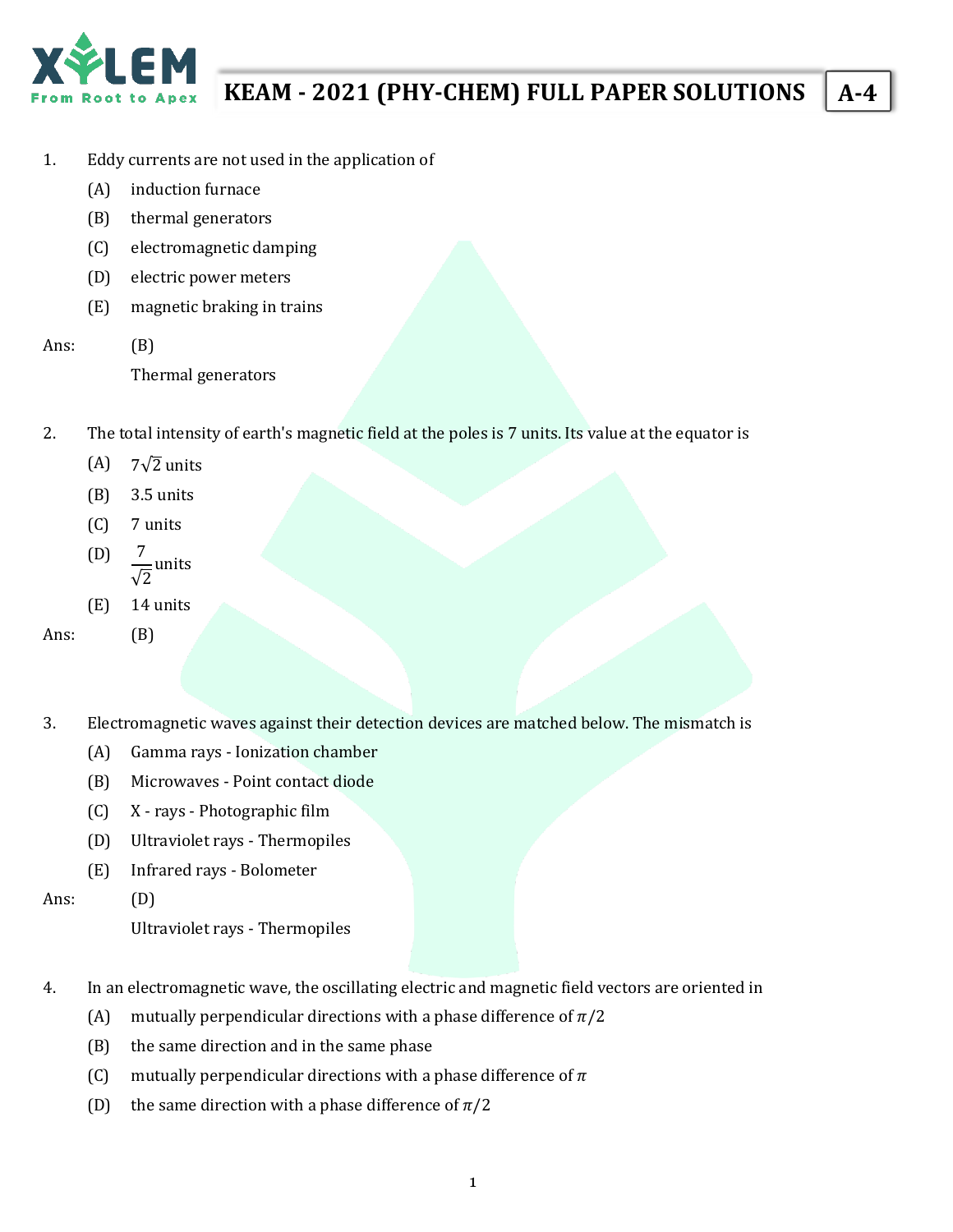- (E) mutually perpendicular directions and are in phase
- Ans: (E)

In EM waves  $\vec{E} \perp \vec{B}$  and are in phase

- 5. Fresnel distance for an aperture of size  $a$  illuminated by a parallel beam of light of wavelength  $\lambda$ , deciding the validity of ray optics is
	- $(A)$   $\lambda$
	- $a^2$
	- $(B)$   $\lambda a$
	- (C)  $a^2\lambda$
	- (D) 2
	- $\lambda$ (E)  $2\lambda^2$

Ans: (D)

- $Z_F =$  $a^2$  $\lambda$
- 6. The apparent depth of a needle lying in a water beaker is found to be 9 cm. If water is replaced by a liquid of refractive index 1.5, then the apparent depth of needle will be ( $\mu$  of water is 4/3)
	- (A) 10 cm
	- (B) 9 cm
	- (C) 12 cm
	- (D) 7 cm
	- (E) 8 cm

Ans: (E)

$$
t' = \frac{t}{\mu} = \frac{9 \times 1.5}{4/3} = 8
$$

- 7. An object is placed at 10 cm in front of a concave mirror. If the image is at 20 cm from the mirror on the same side of the object, then the magnification produced by the mirror is
	- (A) 3
	- $(B) -0.5$
	- $(C) -2$
	- (D) 0.33
	- (E) -1

Ans: (C)

$$
m = \frac{-v}{u} = -\left(\frac{-20}{-10}\right) = -2
$$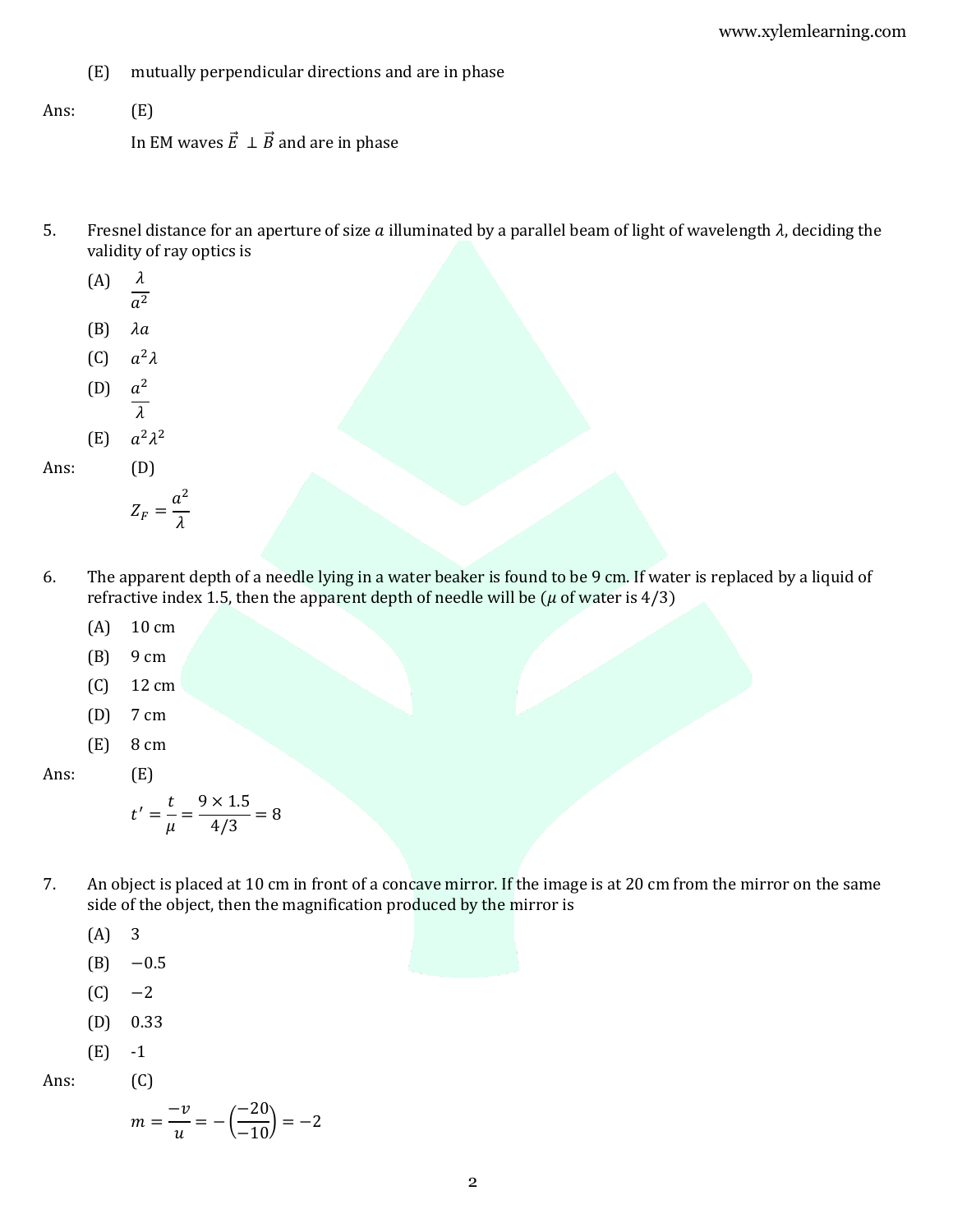- 8. In Young's double-slit experiment, two different light beams of wavelengths  $\lambda_1$  and  $\lambda_2$  produce interference pattern with band widths  $\beta_1$  and  $\beta_2$  respectively. If the ratio between  $\beta_1$  and  $\beta_2$  is 3: 2, then the ratio between  $\lambda_1$ and  $\lambda_2$  is
	- $(A)$  3:1
	- (B) 1: 3
	- $(C)$  2:3
	- $(D) 3:2$
	- (E) 4: 5
- Ans: (D)

$$
\beta = \frac{\lambda D}{d} \Rightarrow \lambda_1 : \lambda_2 = \beta_1 : \beta_2 = 3 : 2
$$

- 9. If  $\theta_p$  is the polarizing angle for a glass plate of refractive index  $\mu$  and critical angle  $\theta_c$ , then
	- (A)  $\theta_p = \theta_c$
	- (B) tan  $\theta_p \cdot \sin \theta_c = 1$
	- (C)  $\theta_p \theta_c = 1$
	- (D) tan  $\theta_p = \sin \theta_c$
	- (E) tan  $\theta_p$ sin  $\theta_c = \mu$

Ans: (B)

$$
\tan \theta_p = \mu
$$
\n
$$
\sin \theta_c = \frac{1}{\mu}
$$
\n
$$
\tan \theta_p \times \sin \theta_c = 1
$$

- 10. Two materials  $A$  and  $B$  having respective work functions 3eV and 4eV are emitting photoclectrons of same maximum kinetic energy of 1 eV. If the wavelength of incident light on  $A$  is 500 nm, then that of light incident on  $B$  is
	- (A) 400 nm
	- (B) 300 nm
	- (C) 350 nm
	- (D) 600 nm
	- (E) 250 nm

Ans: (A)

$$
\frac{hc}{\lambda} = k + \phi \Rightarrow \frac{\lambda_2}{500} = \frac{4}{5} \Rightarrow \lambda_2 = 400
$$

- 11. If the momentum of an  $\alpha$  -particle is half that of a proton, then the ratio between the wavelengths of their de-Broglie waves is
	- $(A)$  1:2
	- (B) 4: 1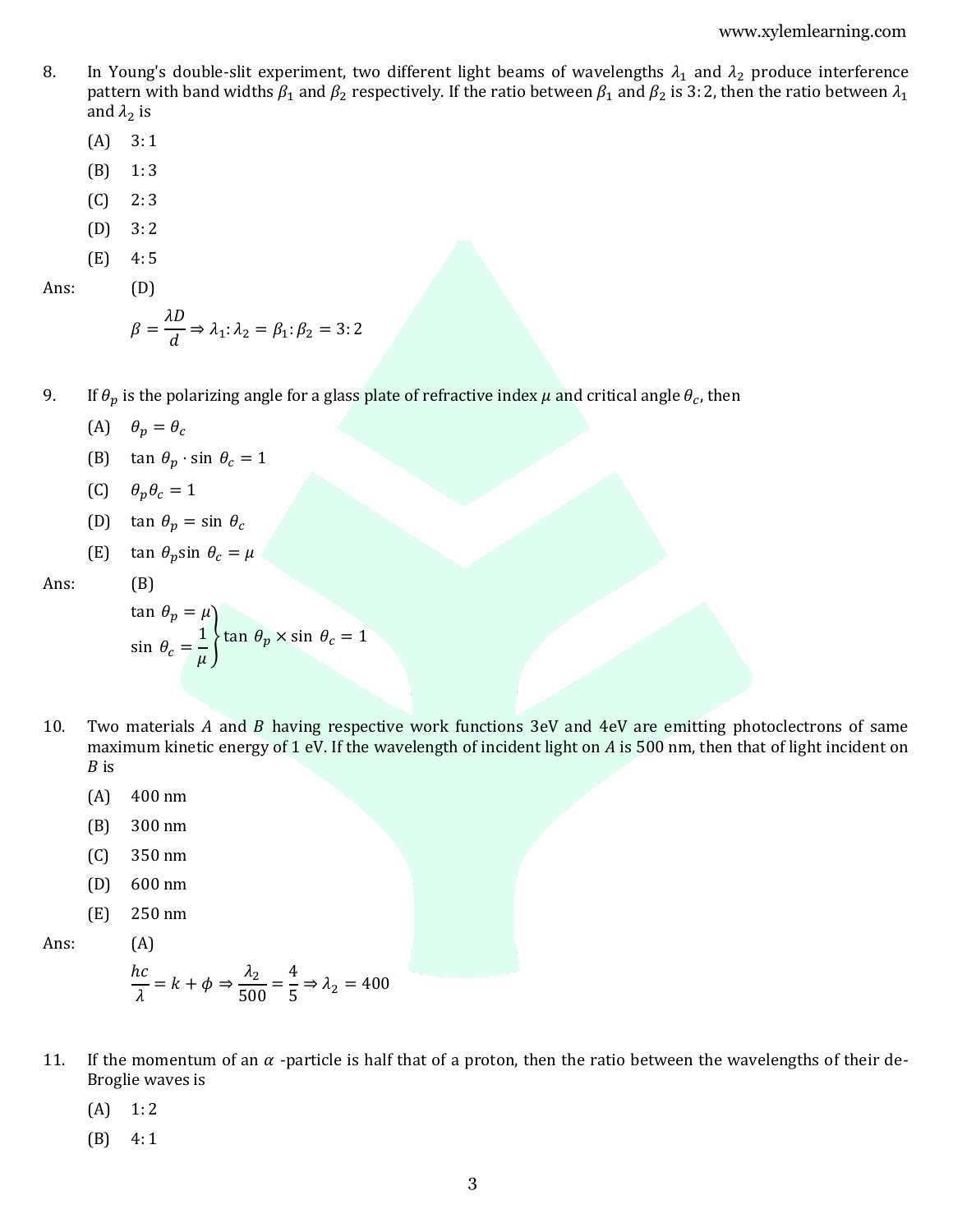- $(C)$  1:4
- $(D) 1:1$
- (E) 2: 1

Ans: (E)

$$
\lambda = \frac{h}{p} = \frac{\lambda_{\alpha}}{\lambda_{p}} = \frac{P_{p}}{P_{\alpha}} = 2:1
$$

- 12. During  $\beta^-$  decay of a radioactive element there is an increase in its
	- (A) mass number
	- (B) neutron number
	- (C) electron number
	- (D) proton number
	- (E) atomic weight

Ans: (D)

- 13. 10<sup>18</sup> fissions per second is required for producing power of 300MW in a nuclear power station. To increase the power output to 360MW the additional number of fissions required per second is
	- (A)  $2 \times 10^{18}$
	- (B)  $5 \times 10^{18}$
	- $(C)$  5 × 10<sup>17</sup>
	- (D)  $6 \times 10^{17}$
	- $(E)$  2 × 10<sup>17</sup>
- Ans: (E)

No. of fission for  $1M\omega$ , =  $10^{18}$ 300 No. of fission for 60MW, =  $10^{18}$  $\frac{18}{300}$  × 60 = 2 × 10<sup>17</sup>

- 14. The ratio of the total energy  $E$  of the electron to its kinetic energy  $K$  in hydrogen atom is
	- (A) 1
	- (B) 1
	- $\overline{2}$
	- $(C)$  2
	- $(D) -1$
	- (E) − 1 2
- Ans: (D)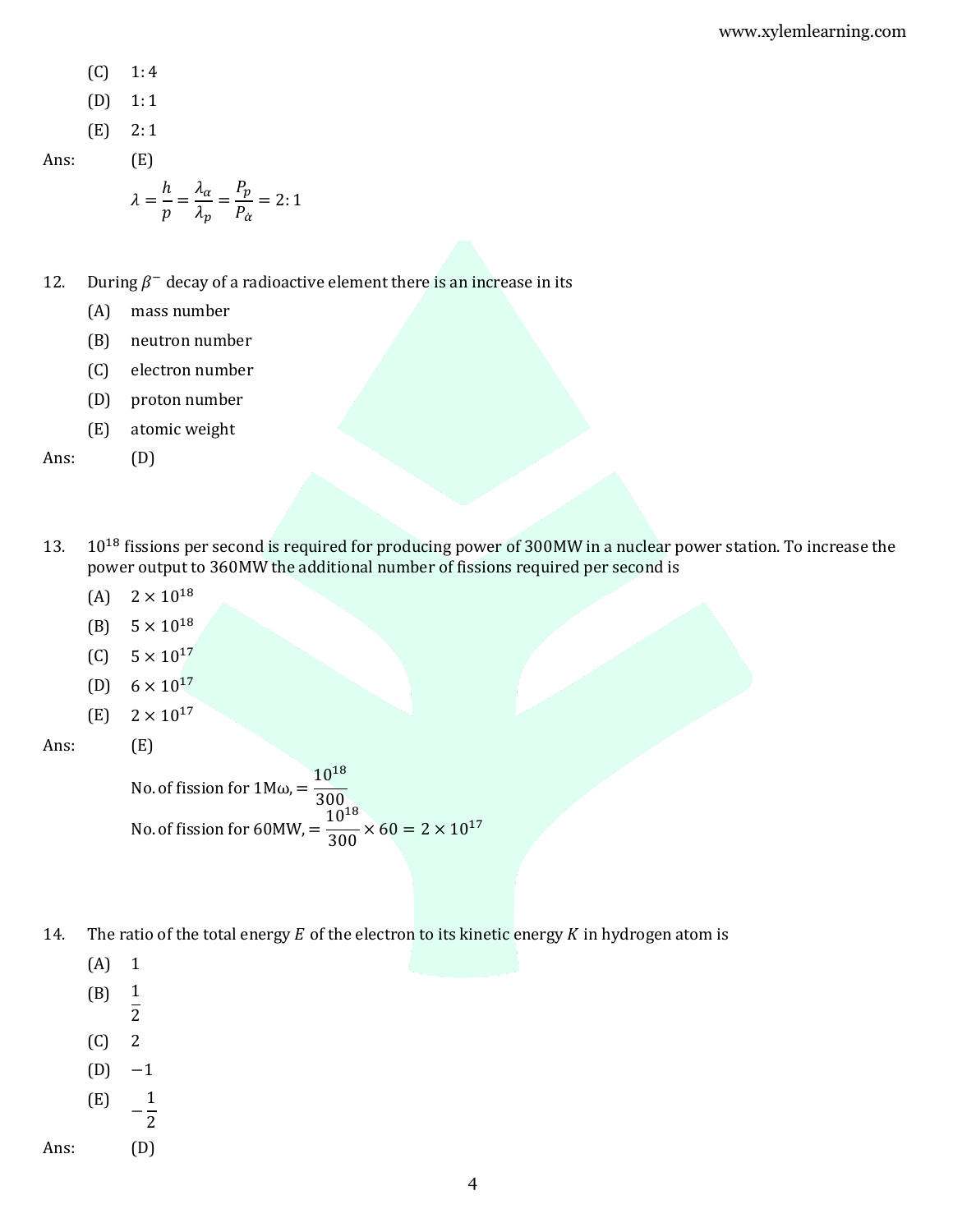$E: K = -1: 1 = -1$ 

- 15. If the mass numbers of two nuclei are in the ratio 3: 2, then the ratio of their nuclear densities is :
	- $(A)$  $1/3$ :  $2^{1/3}$
	- $(B)$  $1/3$ :  $3^{1/3}$
	- $(C) 2:3$
	- $(D) 1:1$
	- $(E)$  3: 2

Ans: (D)

Density of all nucleus is same.

- 16. In p-type semiconductors
	- (A) holes are minority carriers
	- (B) the vacancy of electron is a hole with negative charge
	- (C) the impurity element added is donor type
	- (D) for every pentavalent impurity atom added an extra hole is created
	- (E) the electron will move from one hole to another hole constituting a flow of current
- Ans: (E)

Electron moves from one hole to another.

- 17. In a CB mode of a transistor the current through the emitter is 6 mA. If the curent gain of the transistor is 0.95 then its base current is
	- (A) 0.2 mA
	- (B) 0.3 mA
	- (C) 0.5 mA
	- (D) 0.4 mA
	- (E) 0.8 mA

Ans: (B)

$$
\alpha = \frac{I_C}{I_E} \Rightarrow I_C = 6 \times 0.95
$$
  

$$
I_B = I_E - I_C = 6 - 6 \times 0.95 = 0.3 \text{ mA}
$$

- 18. The compound semiconductor used for making LEDs of different colours is
	- (A) Gallium Arsenide Phosphide
	- (B) Indium Arsenide Phosphide
	- (C) Indium Arsenide Selenide
	- (D) Gallium Arsenide Selenide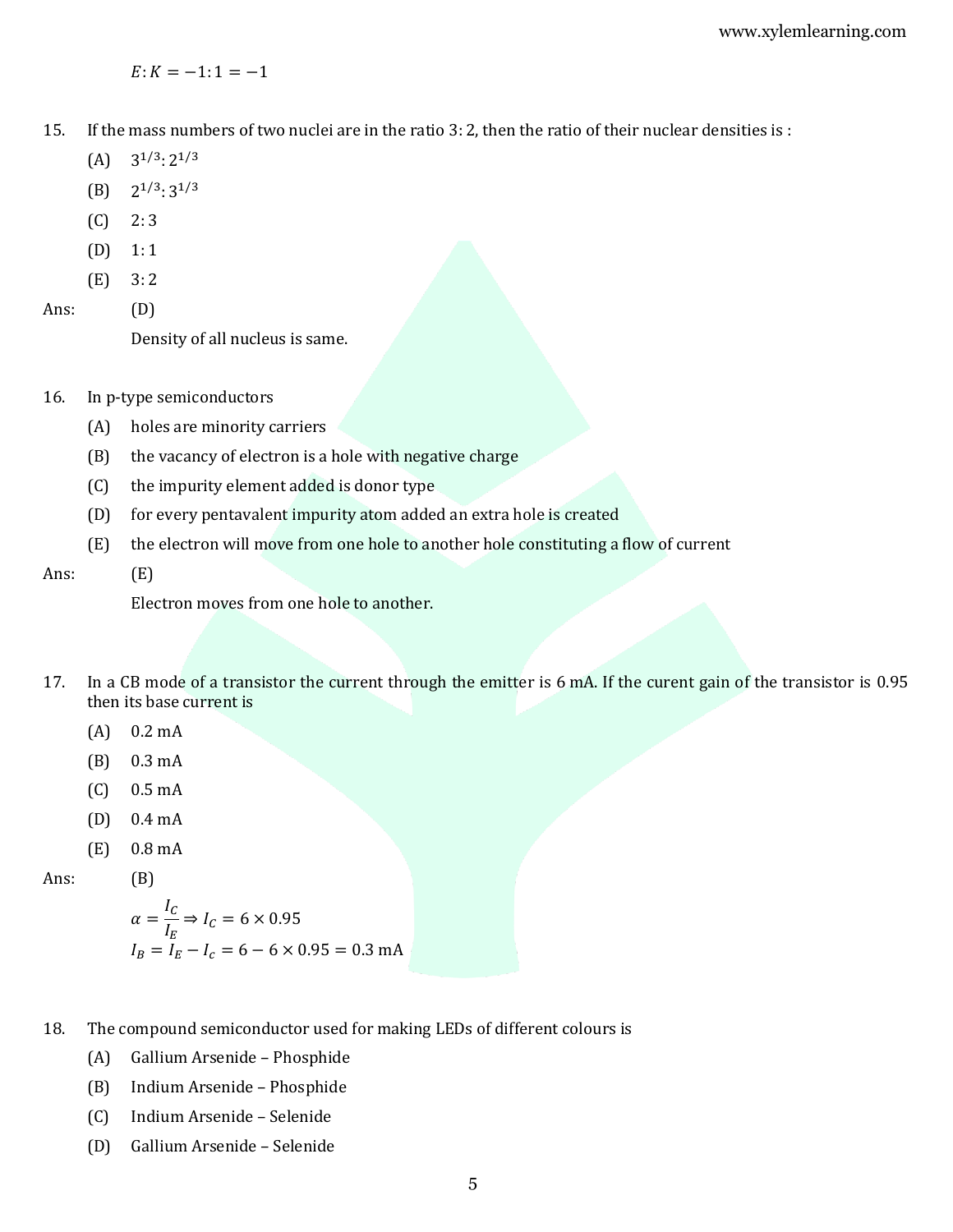- (E) Scandium Arsenide Phosphide
- Ans: (A)

Gallium Arsenic – Phosphide is used for LED of different colors.

- 19. A transistor amplifier along with a tank circuit with positive feedback will act as
	- (A) power amplifier
	- (B) voltage amplifier
	- (C) full wave rectifier
	- (D) half-wave rectifier
	- (E) oscillator
- Ans: (E)
- 20. In a transmitter the audio signal of frequency  $\omega_m$  is modulated by the carrier signal  $\omega_c$  and the band pass filter in it rejects the frequencies
	- (A)  $\omega_c$  and  $\omega_m$
	- (B)  $\omega_c \omega_m$  and  $\omega_c + \omega_m$
	- (C)  $\omega_m$  and  $2\omega_c$
	- (D)  $\omega_c \omega_m$  and  $\omega_c$
	- (E)  $\omega_c + \omega_m$  and  $\omega_c$

Ans: (C)

- 21. Pick out the INCORRECT statement from the following
	- (A) Speech signal requires a bandwidth of 2800 Hz
	- (B) The approximate bandwidth to transmit music is 20kHz
	- (C) The bandwidth of video signals required to transmit pictures is 4.2MHz
	- (D) The bandwidth usually allocated to transmit TV signals is 6MHz
	- (E) Digital signals are usually in the form of sine waves
- Ans: (E)

Digital signals are usually in the form of square waves or pulses.

- 22. A physical quantity A on multiplication with velocity results in another quantity B. If the quantity B is energy, then the quantity  $A$  is
	- (A) Mass
	- (B) Momentum
	- (C) Force
	- (D) Acceleration
	- (E) Power
- Ans: (B)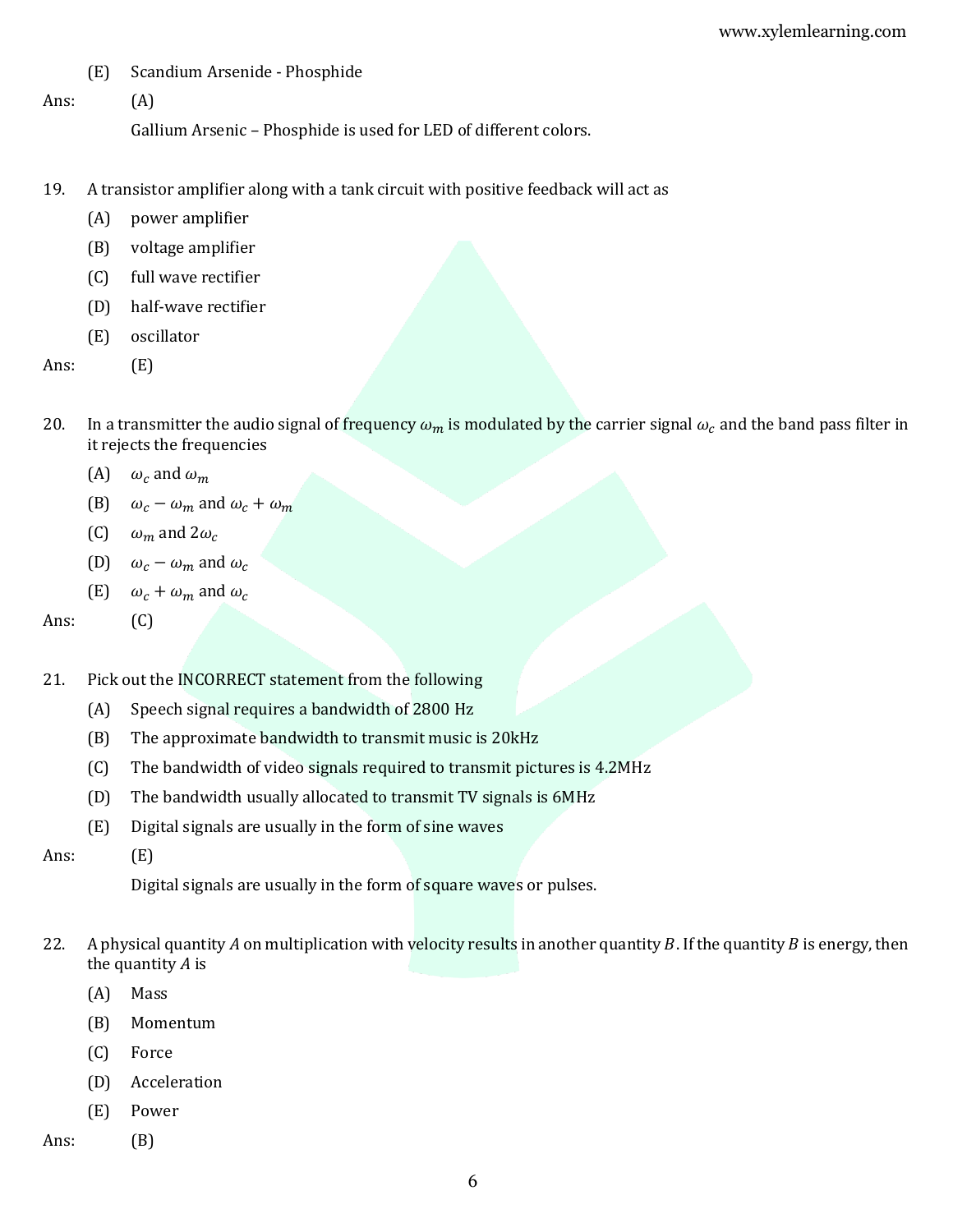$$
[A] \times LT^{-1} = ML^{2}T^{-2}
$$

$$
[A] = \frac{ML^{2}T^{-2}}{LT^{-1}} = MLT^{-1}
$$

$$
\Rightarrow \text{Momentum.}
$$

- 23. If the percentage errors in the measurements of mass, length and time are 1%, 2% and 3% respectively, then the maximum permissible error in the measurement of the acceleration of a particle is
	- (A) 8%
	- (B) 9%
	- (C) 6%
	- (D) 10%
	- (E) 2%
- Ans: (A)

$$
\frac{\Delta m}{m} = 1\%, \qquad \frac{\Delta l}{l} = 2\%, \qquad \& \quad \frac{\Delta t}{t} = 3\%
$$
\n
$$
[a] = LT^{-2} = \frac{L}{T^2}
$$
\n
$$
\frac{\Delta a}{a} = \frac{\Delta l}{l} + 2 \times \frac{\Delta t}{t} = 2\% + 2 \times 3\% = 8\%
$$

- 24. The radius of a circular plate is 1.05 m. Its area (in  $m^2$  ) up to correct significant figures is
	- (A) 3.47
	- (B) 3.475
	- (C) 3.467
	- (D) 3.82
	- (E) 3.825

Ans: (A)

Area = 
$$
\pi r^2 = \frac{22}{7} \times (1.05)^2 = 3.465 \Rightarrow 3.46
$$

- 25. The velocity of a moving particle at any instant is  $\hat{i} + \hat{j}$ . The magnitude and direction of the velocity of the particle are
	- (A) 2 units and  $45°$  with the *x*-axis
	- (B) 2 units and  $30^\circ$  with the *z* -axis
	- (C)  $\sqrt{2}$  units and 45° with the *x*-axis
	- (D)  $\sqrt{2}$  units and 60° with the *y*-axis
	- (E) 2 units and  $60^\circ$  with the *x*-axis

Ans: (C)

 $\vec{v} = \hat{i} + \hat{j}$  $|\vec{v}| = \sqrt{1^2 + 1^2} = \sqrt{2}$  units. Direction 45<sup>∘</sup> with x -axis.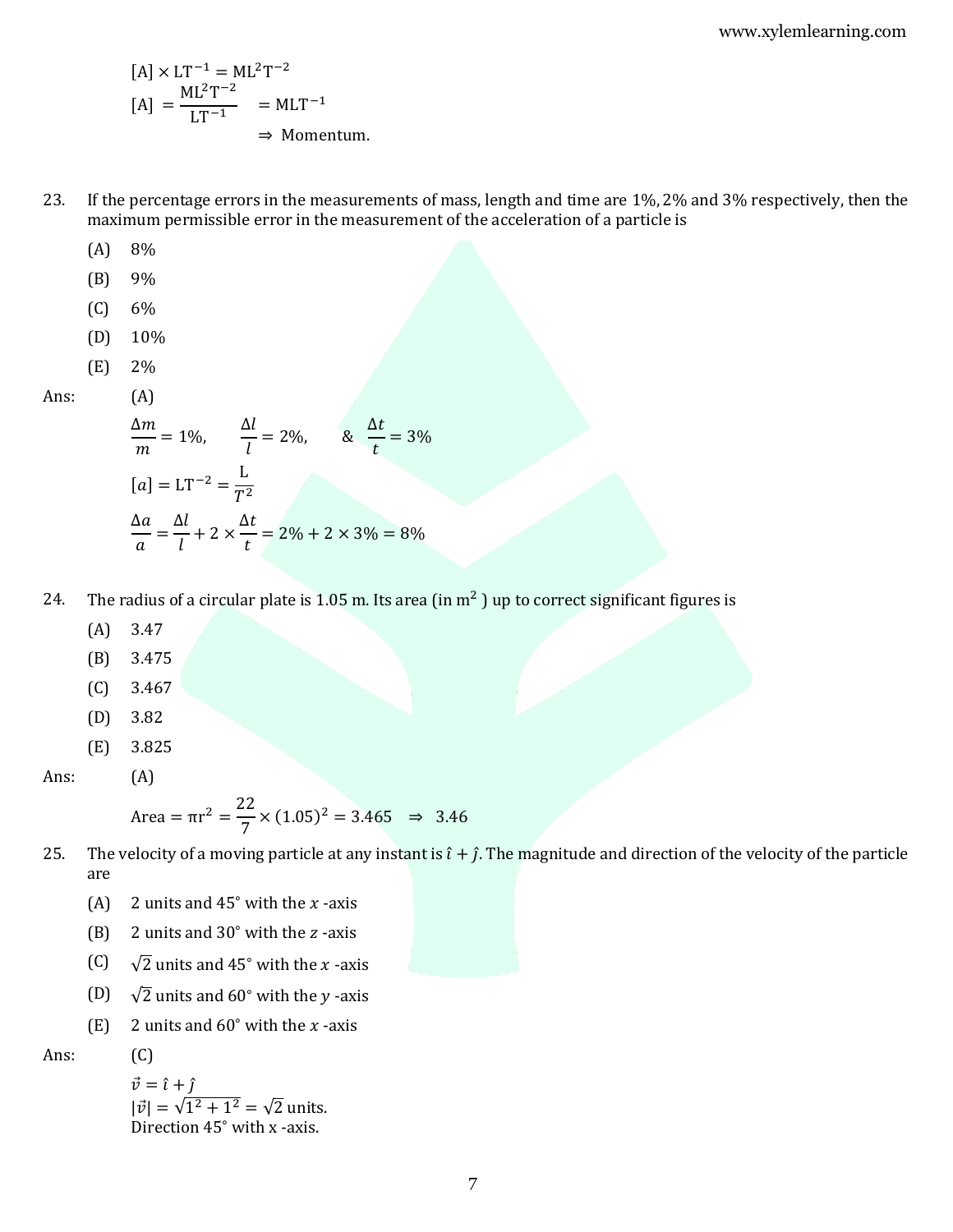26. A hammer is dropped into a mine. Its velocities at depths  $d$ , 2d and 3d are in the ratio

- $(A)$  1: 2: 3
- (B)  $1:\sqrt{2}:\sqrt{3}$
- $(C)$  1: 4: 9
- (D)  $6:3:2$
- (E) 1: 1: 1

Ans: (B)

$$
v = \sqrt{2gh}.
$$
  
\n
$$
v \alpha \sqrt{h}.
$$
  
\n
$$
v_1: v_2: v_3 = \sqrt{d}: \sqrt{2d}: \sqrt{3d}
$$
  
\n
$$
= 1: \sqrt{2}: \sqrt{3}
$$

- 27. The stopping distance of a moving vehicle is proportional to the
	- (A) initial velocity
	- (B) cube of the initial velocity
	- (C) square of the initial velocity
	- (D) cube root of the initial velocity
	- (E) square root of the initial velocity

$$
d_s = \frac{u^2}{2a}.
$$
  

$$
d_s \propto u^2
$$

 $(C)$ 

28. When a body starts from rest and moves with a constant acceleration, the velocity-time graph for its motion is

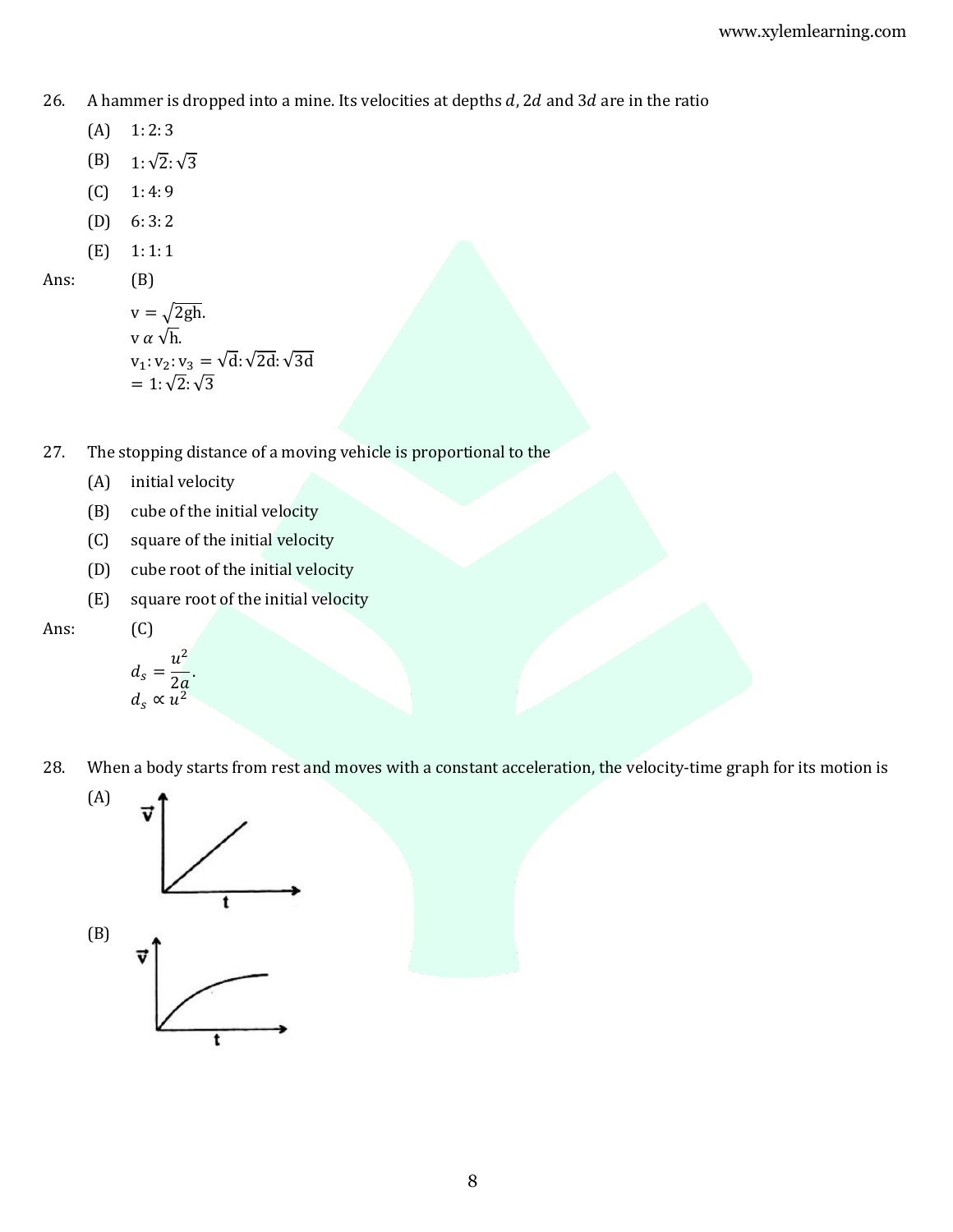



- 29. A wooden block of mass 10 kg is moving with an acceleration of 3 ms−2 on a rough floor. If the coefficient of friction is 0.3, then the applied force on it is  $(g = 10 \text{ ms}^{-2})$ 
	- (A) 10 N
	- (B) 30 N
	- (C) 80 N
	- (D) 60 N
	- (E) 65 N

Ans: (D)

Net force,  $ma = F - f$  $= F - \mu mg.$ ∴  $F = 10 \times 3 + 0.3 \times 10 \times 10$  $= 30 + 30 = 60 N$ 

- 30. Which one of the following statements is INCORRECT?
	- (A) The state of rest or uniform linear motion both imply zero acceleration.
	- (B) A net force is needed to keep a body in uniform motion.
	- (C) Inertia means resistance to change.
	- (D) The rate of change of momentum is proportional to the applied force.
	- (E) Momentum is a vector quantity.

Ans: (B)

Newton's first law of motion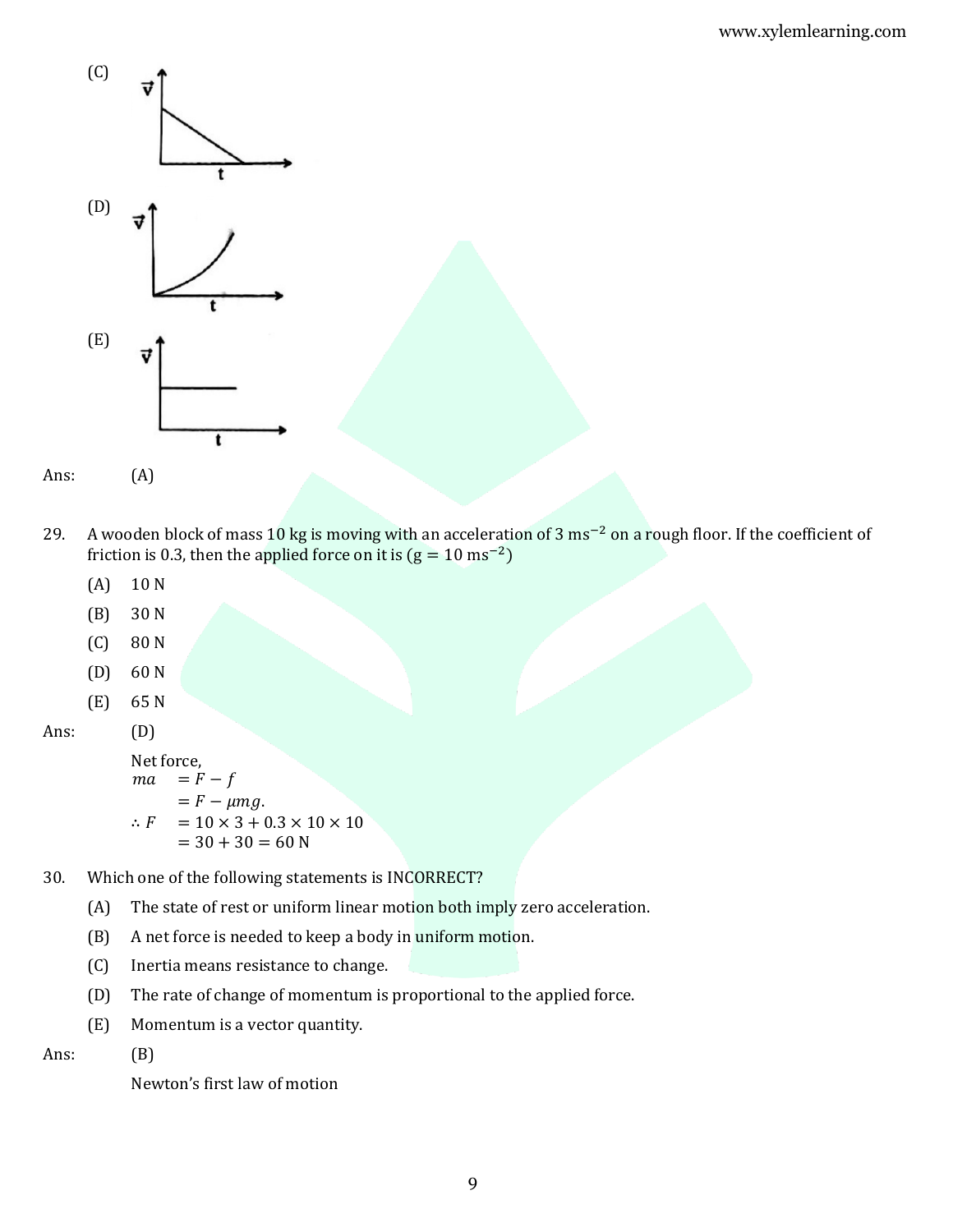31. On a conveyor belt moving with a speed  $u$ , sand falls at a constant rate  $\left(\frac{dm}{dt}\right)$ , where  $m$  is the mass of sand. The extra force required to maintain the speed of the belt is

$$
\text{(A)} \quad m\left(\frac{du}{dt}\right)
$$

$$
(B) \quad mu
$$

$$
\begin{pmatrix} C & d m \\ \frac{d t}{d t} & \end{pmatrix} / u
$$

$$
\begin{array}{cc}\n\text{(D)} & u\left(\frac{dm}{dt}\right) \\
\text{(E)} & 1/dy\n\end{array}
$$

$$
\begin{array}{cc} \text{(E)} & \frac{1}{m} \left( \frac{du}{dt} \right) \end{array}
$$

Ans: (D)

$$
F = u \frac{dm}{dt}.
$$

- 32. Area under the force-time graph gives the change in
	- (A) Velocity
	- (B) Acceleration
	- (C) linear momentum
	- (D) Angular momentum
	- (E) Impulsive force

Ans: (C)

Area under thy graph  $=$  Force  $\times$  time.

 $=$   $\Delta p$ .

- 33. When a metal spring is elongated within its elastic limit
	- (A) work is done by the spring
	- (B) potential energy is stored in it
	- (C) its potential energy is lost
	- (D) its total energy remains constant
	- (E) its kinetic energy is increased

Ans: (B)

- 34. The instantaneous power in terms of force  $F$  and instantaneous velocity  $v$  is
	- $(A)$   $P = F \cdot t$
	- (B)  $P = F \cdot v$
	- (C)  $P = F \cdot v^{-1}$
	- (D)  $P = F \cdot v^{-2}$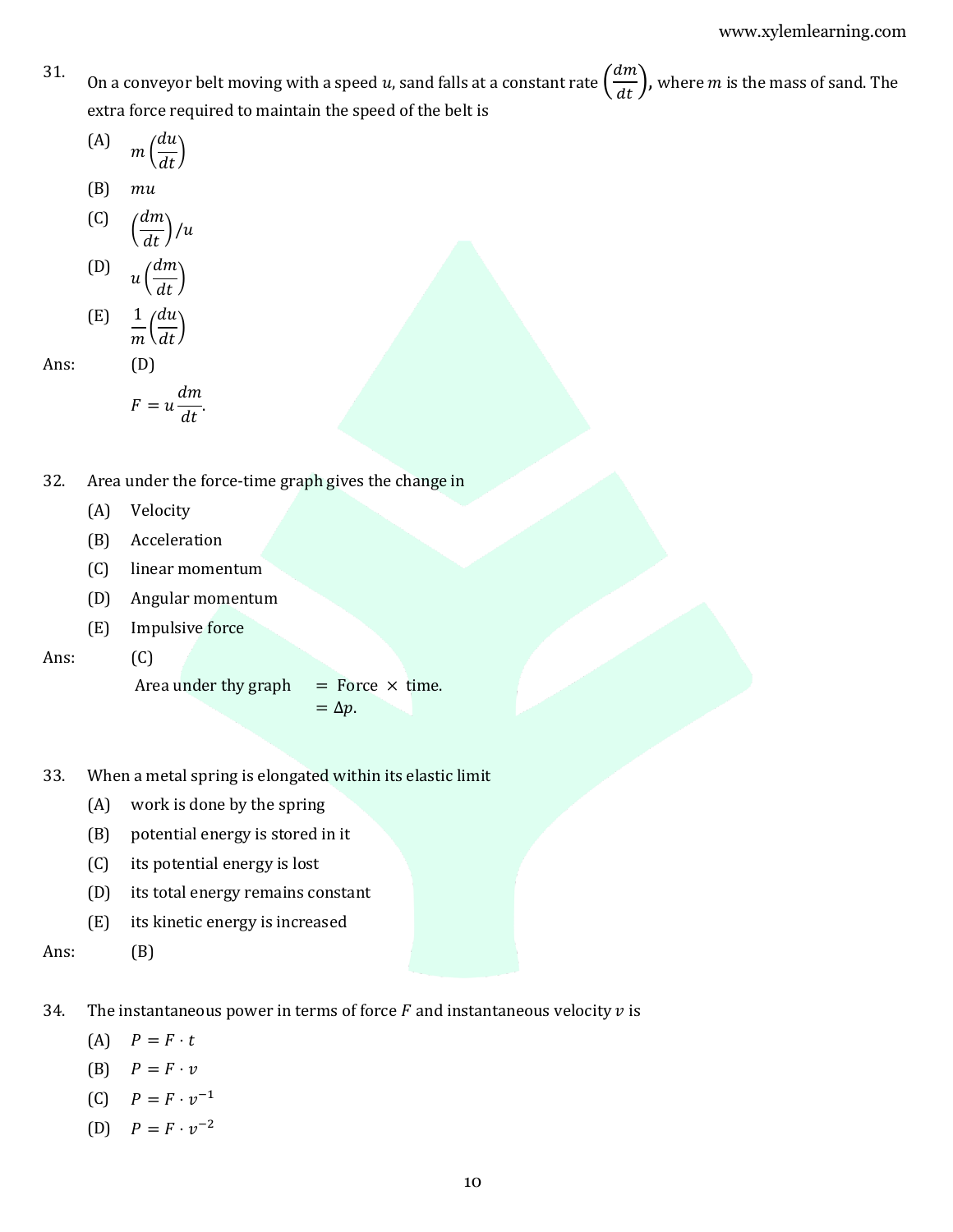$$
(E) \quad P = F \cdot v \cdot t^{-1}
$$

Ans: (B)

 $P = \vec{F} \cdot \vec{v}$ 

- 35. A ball with  $10^3$  J of kinetic energy collides with a horizontally mounted spring. If the maximum compression of the spring is 50 cm, then the spring constant of the spring is
	- (A)  $2 \times 10^3$ Nm<sup>-1</sup>
	- (B)  $6 \times 10^3$ Nm<sup>-1</sup>
	- $(C)$  8 × 10<sup>3</sup>Nm<sup>-1</sup>
	- (D)  $5 \times 10^3$ Nm<sup>-1</sup>
	- $(E)$  3 × 10<sup>3</sup>Nm<sup>-1</sup>

Ans: (C)

 $K.E$  of ball = P.E of spring

$$
10^3 = \frac{1}{2}kx^2
$$
  

$$
k = \frac{2 \times 10^3}{(50 \times 10^{-2})^2} = 8 \times 10^3 \text{ Nm}^{-1}
$$

## 36.

An object released from certain height h from the ground rebounds to a height  $\frac{h}{t}$  $\frac{1}{4}$  after striking the ground. The fraction of the energy lost by it is



- $V_i = mgh; \quad v_f = mg h/4$  $\Delta v =$ 3  $\frac{1}{4}$ mgh  $\Delta v$  $\frac{v_i}{v_i} = 3/4$
- 37. A solid metal ring and a disc of same radius and mass are rotating about their diameters with same angular frequency. The ratio of their respective rotational kinetic energy values is
	- $(A)$  1:1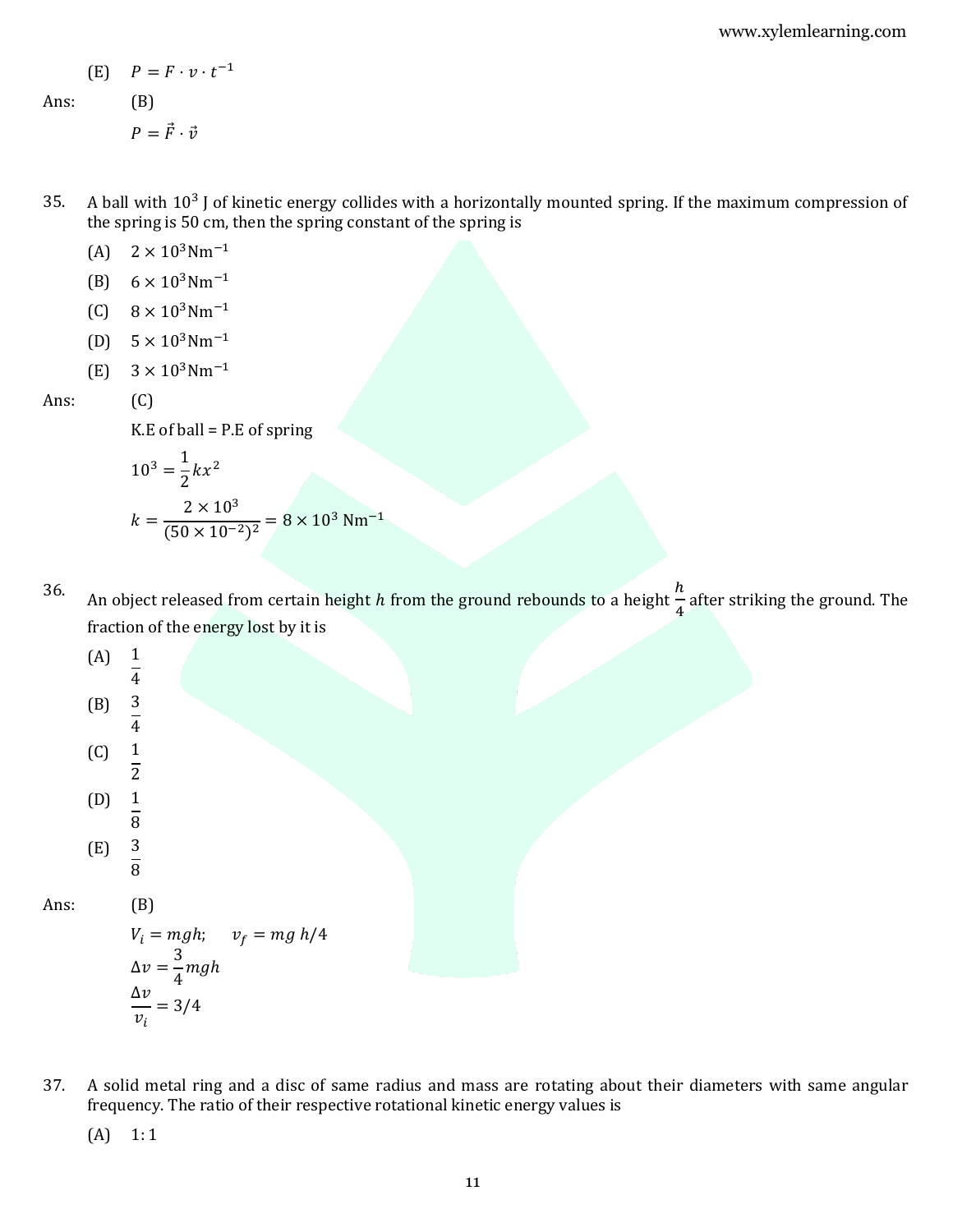- (B) 1: 2
- $(C) 2:1$
- (D) 1: 4
- (E) 4: 1

Ans: (C)

$$
k = 1/2 I \omega^2
$$
  
\n
$$
\frac{K_{ring}}{k_{disc}} = \frac{MR^2}{2} \times \frac{4}{MR^2} = 2:1
$$

38. The X and Y coordinates of the three particles of masses  $m$ , 2m and 3m are respectively (0,0), (1,0) and (-2,0). The X-coordinate of the centre of mass of the system is



- 39. Radius of gyration of a solid cylinder of radius  $R$  and length  $L$  about its long axis of symmetry is
	- $(A)$   $R$
	- $(B)$   $R$  $\overline{\sqrt{2}}$
	- (C)  $\sqrt{2}R$
	- $(D)$   $R$
	- $\overline{2}$
	- $(E)$  2R

Ans: (B)

$$
I = \frac{MR^2}{2} \quad \text{and } I = Mk^2
$$
\n
$$
Mk^2 = \frac{MR^2}{2} \Rightarrow k = R/\sqrt{2}
$$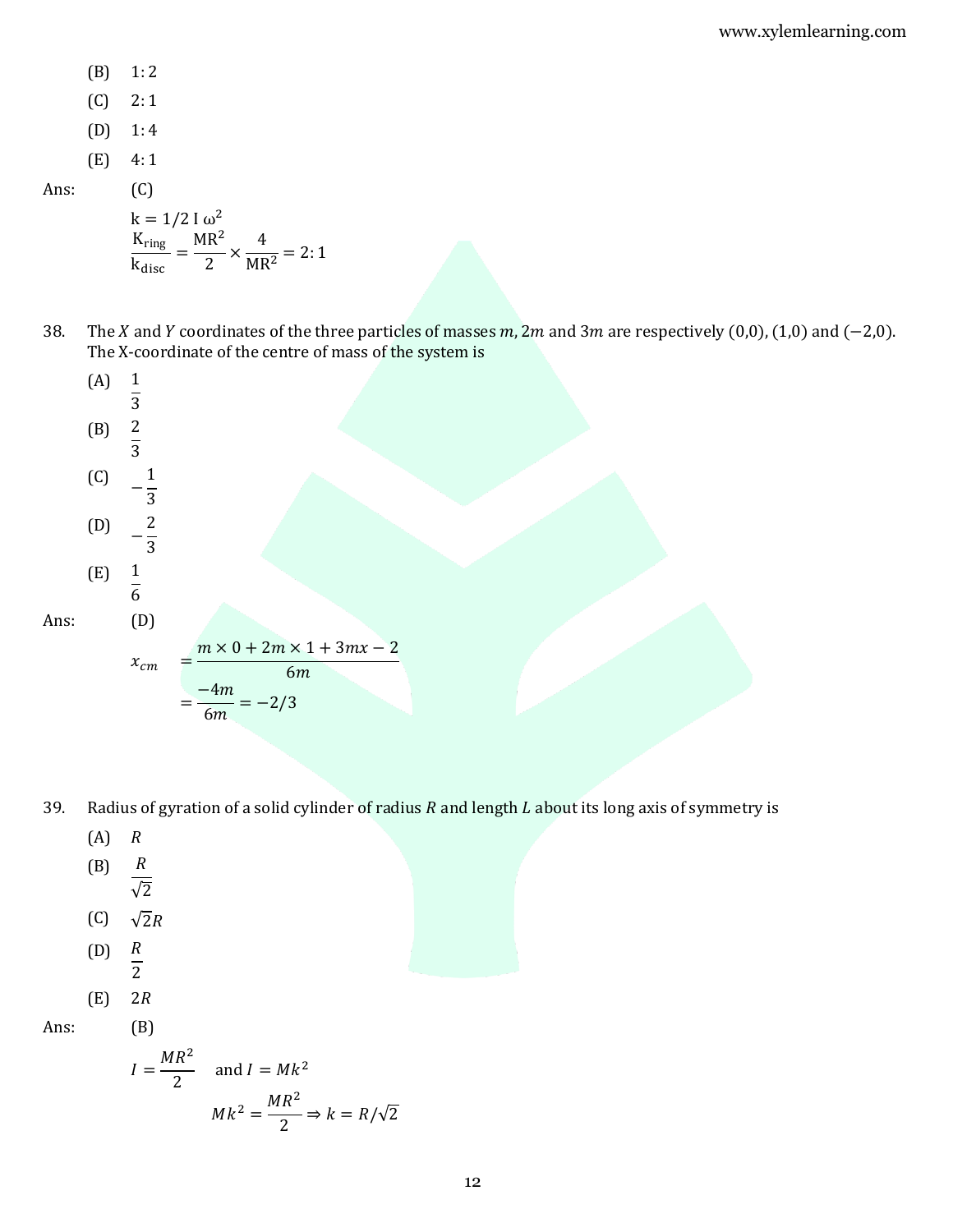- 40. When no external torque acts on a rotating system,
	- (A) angular momentum of the system is not conserved
	- (B) its rotational kinetic energy is conserved
	- (C) its rotational kinetic energy is independent of moment of inertia
	- (D) its rotational kinetic energy is directly proportional to moment of inertia
	- (E) its rotational kinetic energy is inversely proportional to moment of inertia

Ans: (E)

$$
K=\frac{L^2}{2I}\Rightarrow k\propto 1/I
$$

- 41. If  $T$  be the time period of a planet around the Sun and  $d$  is its mean distance from the Sun, then according to Kepler's third law
	- (A)  $T \propto d$
	- (B)  $T \propto d^2$
	- $(C)$ <sup>2</sup> ∝  $d^3$
	- (D)  $T^2 \propto d$
	- (E) <sup>2</sup>  $\propto d^{-1}$

Ans: (C)

```
T^2\alpha d^3
```
The square of the time period is directly proportional to the cube of the distance between the planet and the sun.

- 42. If the earth shrinks to half of its present size and its mass reduces to half of its actual mass, then the acceleration due to gravity $(g)$  on its surface will be
	- $(A)$  4g
	- $(B)$  g
	- (C) 2 g
	- $(D)$   $\underline{g}$  $\overline{2}$
	- (E) 3 g

Ans: (C)

$$
g = \frac{GM}{R^2}
$$
  
\n
$$
g \propto \frac{M}{R^2}
$$
  
\n
$$
g' \propto \frac{M/2}{(R/2)^2} \propto \frac{4M}{2R^2} \propto \frac{2M}{R^2}
$$
  
\n
$$
\frac{g}{g'} = \frac{MR^2}{R^2} = \frac{1}{2}
$$
  
\n
$$
g' = 2g
$$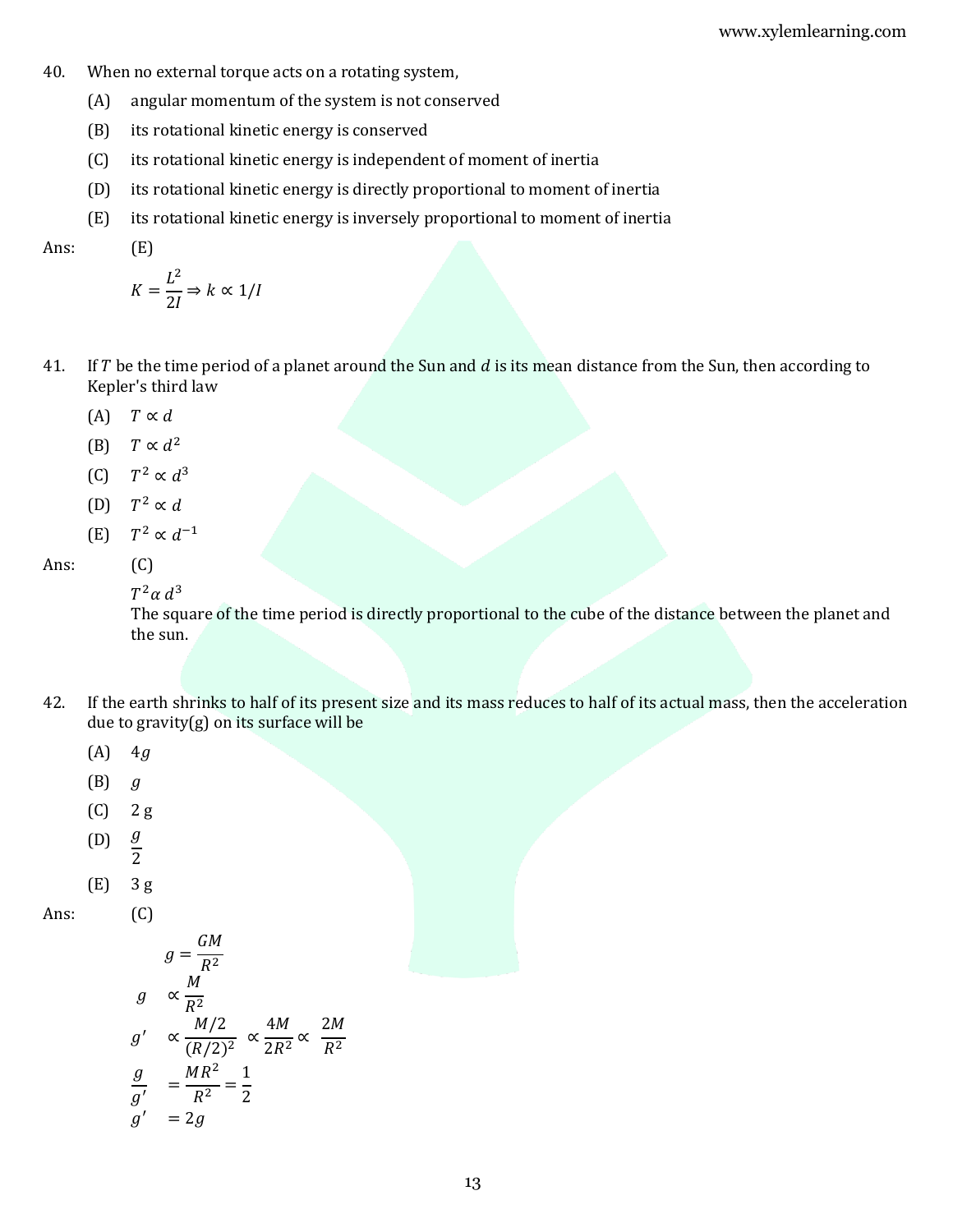- 43. When two identical spheres each of radius  $r$  are kept in contact with each other, then the force of attraction between the two spheres is proportional to
	- $(A)$   $r^2$
	- (B)  $r^4$
	- $(C)$  $r<sup>6</sup>$
	- $(D)$   $r^{-2}$
	- (E)  $r^{-4}$

Ans: (B)

- 44. With the increase of temperature
	- (A) surface tension of liquid increases
	- (B) viscosity of gases decreases
	- (C) viscosity of liquids increases
	- (D) both the surface tension and viscosity of liquids increase
	- (E) both the surface tension and viscosity of liquid decrease

Ans: (E)

Increase of temperature decreases both surface tension and viscosity of liquid.

- 45. The TRUE statement is
	- (A) Young's modulus of a wire depends on its length
	- (B) The unit of Young's modulus is Nm−1
	- (C) Dimensional formula of stress is same as that of force
	- (D) The unit of strain is  $\text{kgm}^{-2}$
	- (E) Compressibility is the reciprocal of bulk modulus
- Ans: (E)

Compressibility = 1  $\frac{1}{B} = \Delta V$  $PV$ 

- B Bulk modulus
- 46. When a body is strained, energy stored per unit volume is  $(Y = Young's$  modulus)

$$
\begin{array}{cc}\n\text{(A)} & \frac{\text{(stress)}}{Y}\n\end{array}
$$

- (B)  $Y \times$  strain  $\overline{2}$
- $(C)$  (stress)<sup>2</sup>  $2Y$
- (D)  $Y \times (\text{strain})^2$

$$
\begin{array}{cc}\n\text{(E)} & \frac{1}{2} \left( \frac{\text{stress}}{Y} \right)\n\end{array}
$$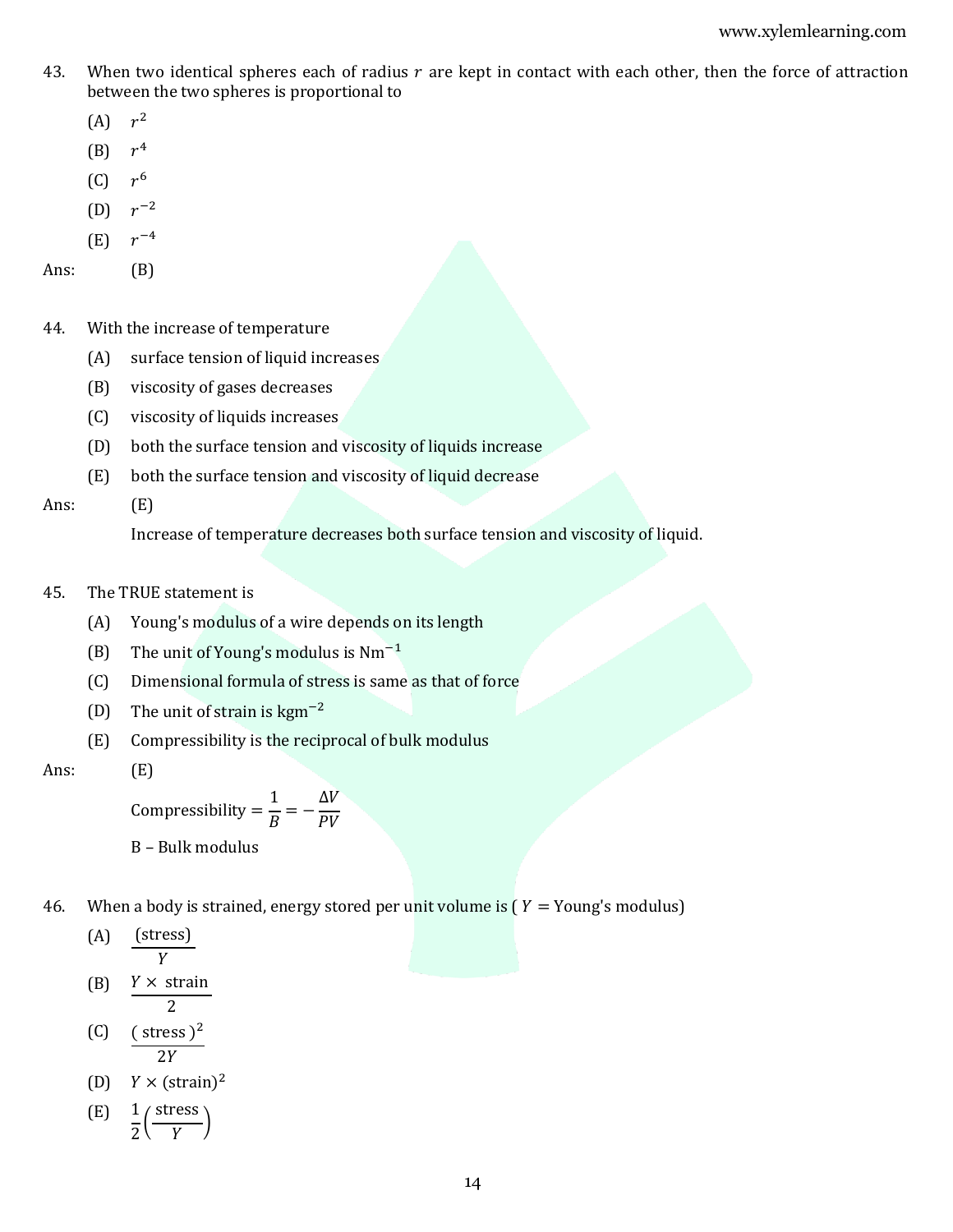Ans: (C)

Energy, 
$$
E = \frac{1}{2} \times \text{stress} \times \text{strain}
$$
  
=  $\frac{1}{2} \times \text{stress} \times \frac{\text{stress}}{Y} = \frac{(\text{stress})^2}{2Y}$ 

- 47. According to equation of continuity when a liquid flows through a tube of variable cross section  $a$  with variable velocity  $v$ , the quantity that remains constant is
	- (A)  $av^2$
	- (B)  $a^2v$
	- $(C)$  av
	- $(D)$  a  $\boldsymbol{v}$
	- (E)  $a^2$

 $\mathcal{V}$ 

## Ans: (C)

According to the equation of continuity,

 $a, v_1 = a_2 v_2$  $av = constant$ 

- 48. Two thermally insulated identical vessels  $A$  and  $B$  are connected through a stopcock.  $A$  contains a gas at STP and  $B$  is completely evacuated. If the stopcock is suddenly opened then
	- (A) temperature is halved
	- (B) internal energy of the gas is halved
	- (C) internal energy of the gas and pressure are halved
	- (D) temperature and internal energy of the gas remain the same
	- (E) pressure and internal energy of the gas remain the same

Ans: (D)

There will be no change in the internal energy of the gas as no work is done by/on the gas. Since no work is done by the gas during the expansion, temperature of the gas will not change.

- 49. A process in which there is no flow of heat between the system and surroundings is a/an
	- (A) adiabatic process
	- (B) cyclic process
	- (C) isobaric process
	- (D) isochoric process
	- (E) isothermal process
- Ans: (A)

In an adiabatic process there is no heat flow between the system and the surroundings.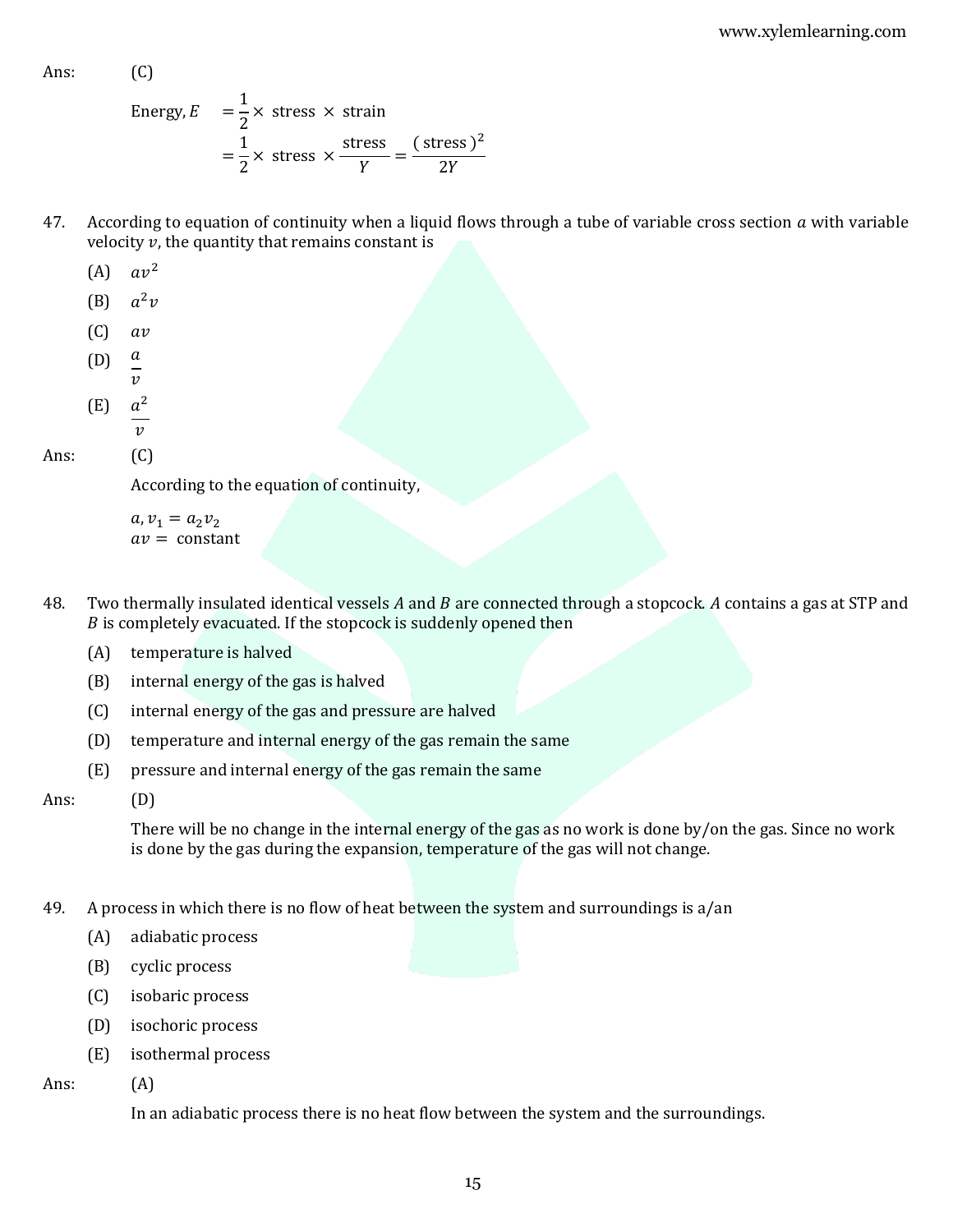- 50. When the temperature of the source of a Carnot engine is at 400 K, its efficiency is 25%. The required increase in temperature of the source to increase the efficiency to 50% is
	- (A) 800 K
	- (B) 600 K
	- (C) 100 K
	- (D) 400 K
	- (E) 200 K
- Ans: (E)

$$
\eta=1-\frac{T_2}{T_1}
$$

Initially

$$
25\% \Rightarrow \frac{1}{4} = 1 - \frac{T_2}{400}
$$
  

$$
\frac{T_2}{400} = \frac{3}{4}
$$
  

$$
T_2 = 300k
$$
  

$$
T_1 = 400k
$$

Finally,

$$
50\% \Rightarrow \frac{1}{2} = 1 - \frac{T_2}{T_1}
$$

$$
\frac{1}{2}:1-\frac{300}{T_1}
$$

$$
\frac{300}{T_1} = \frac{1}{2}
$$

$$
T_1=600\mathrm{k}
$$

increase of temperature =  $600 - 400 = 200$  K

51. When an ideal diatomic gas is heated at constant pressure, fraction of heat energy supplied that increases the internal energy of the gas is

|      | (A) | $rac{5}{7}$                                |  |
|------|-----|--------------------------------------------|--|
|      | (B) | $\frac{7}{5}$                              |  |
|      | (C) | $\frac{3}{5}$                              |  |
|      | (D) | $rac{5}{3}$                                |  |
|      | (E) | $rac{2}{3}$                                |  |
| Ans: |     | (A)                                        |  |
|      |     | $\Delta U = nC_v \Delta T$<br>$\cdots (i)$ |  |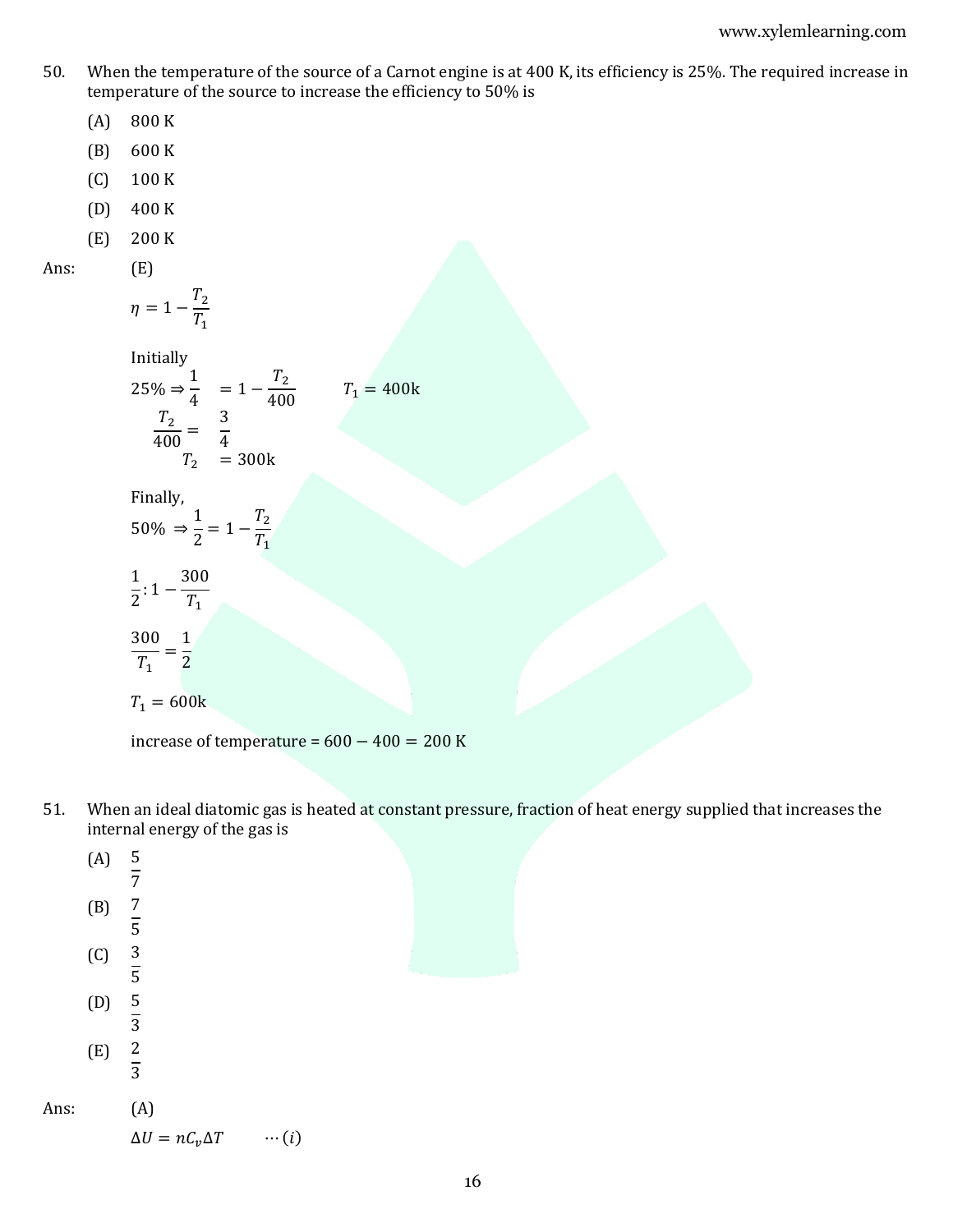$$
\Delta Q = nC_p \Delta T \qquad \cdots (ii)
$$

Dividing eqs (i) by (ii), we get

$$
\frac{\Delta U}{\Delta Q} = \frac{C_v}{C_p}
$$
  
\n
$$
\frac{C_p}{C_v} = \gamma = \frac{7}{5}
$$
 for a diatomic gas  
\n
$$
\therefore \frac{\Delta U}{\Delta Q} = \frac{5}{7}
$$

- 52. The ratio of the kinetic energy values of 4 g of hydrogen (H<sub>2</sub>) to 7g of nitrogen (N<sub>2</sub>) at room temperature is
	- $(A)$  4:1
	- $(B)$  1:4
	- $(C) \quad 4:7$
	- $(D)$  7:4
	- (E) 1: 1

# Ans: No option

No option is correct.

For one mole of diatomic gas,  $K =$ 5  $\frac{1}{2}RT$ 

$$
\frac{K_1}{K_2} = \frac{n_1}{n_2} = \frac{4/2}{7/28} = 8:1
$$

- 53. A planet with radius  $R$  and acceleration due to gravity  $g$ , will have atmosphere only if r.m.s. speed of air molecules is less than
	- (A)  $1.414\sqrt{gR}$
	- (B)  $1.732\sqrt{gR}$
	- (C)  $2\sqrt{gR}$
	- (D)  $3.14\sqrt{gR}$
	- (E)  $2.75\sqrt{gR}$

Ans: (A)

$$
V_{\rm rms} < V_e
$$
\n
$$
V_{\rm rms} < \sqrt{\frac{2Gm}{R}}
$$
\n
$$
V_{\rm rms} < 1.414\sqrt{gR}
$$
\n
$$
[GM = gR^2]
$$

54. If the ratio of the acceleration due to gravity on the surface of earth to that on the surface of the moon is 6: 1, then the ratio of the periods of a simple pendulum on their surfaces is

 $(A)$  1:1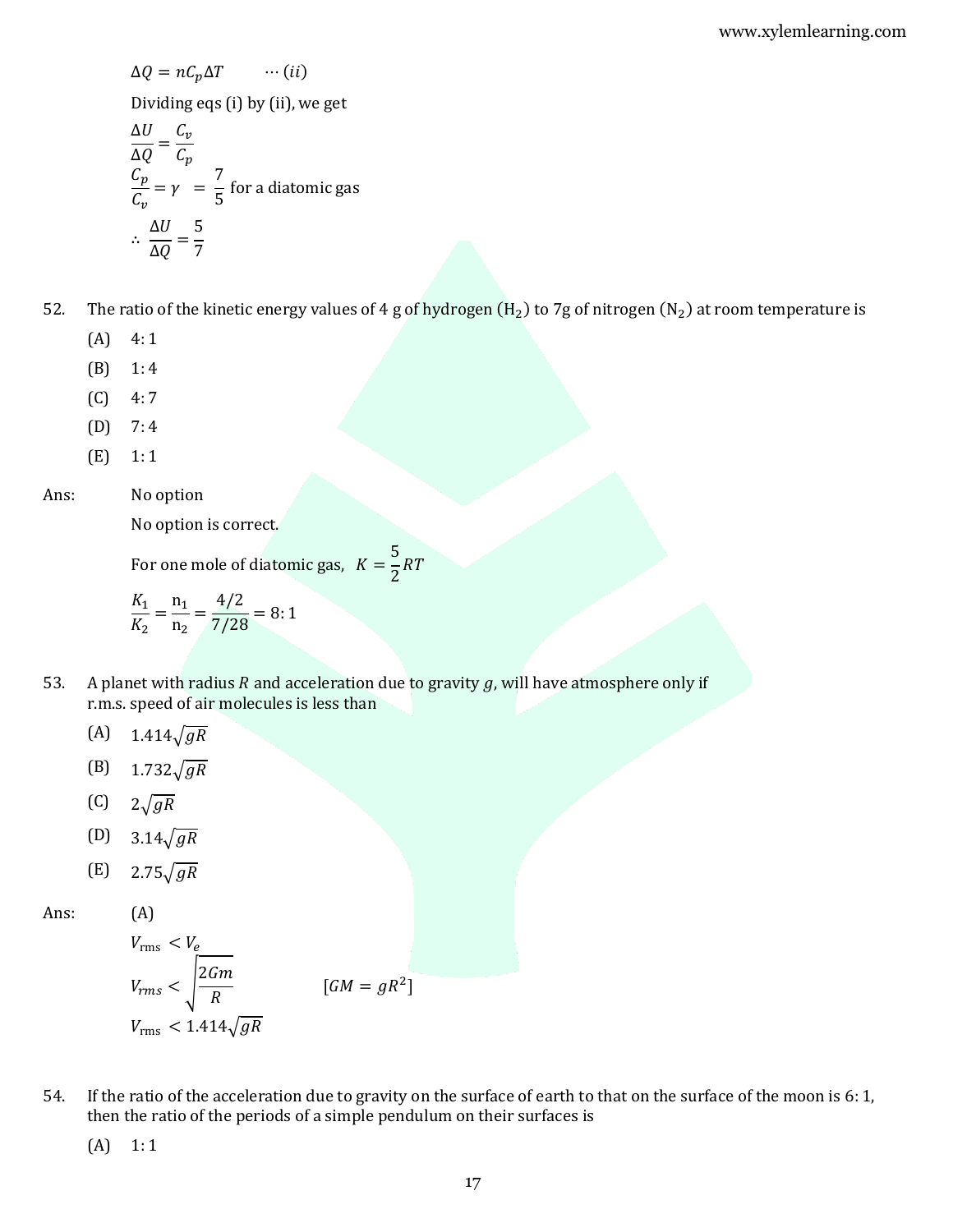- $(B)$  1:6
- $(C)$  1:3
- (D) 1:√6
- (E)  $1:\sqrt{3}$

Ans: (D)

$$
T = 2\pi \sqrt{\frac{I}{g}}
$$

$$
\frac{T_e}{T_m} = \sqrt{\frac{1}{6}} \implies 1: \sqrt{6}
$$

- 55. The velocity of a transverse wave propagating on a stretched string represented by the equation,  $y =$ 0.5sin  $\left(\frac{\pi}{2}\right)$  $\frac{\pi}{2}t + \frac{\pi}{3}$  $\frac{\pi}{3}x$ ) is (where x and y are in metres and t in seconds)
	- $(A)$  0.5 ms<sup>-1</sup>
	- (B) 1.0 ms−1
	- $(C)$  2 ms<sup>-1</sup>
	- (D)  $3 \text{ ms}^{-1}$
	- $(E)$  1.5 ms<sup>-1</sup>

Ans: (E)

$$
V = \frac{\omega}{k} = \pi/2 \times 3/\pi = 3/2 = 1.5 \text{ m/s}
$$

56. The kinetic energy of a particle of mass  $m$  executing linear simple harmonic motion with angular velocity  $\omega$  and amplitude  $a$  is  $\frac{1}{4}ma^2\omega^2$  at a distance of \_\_\_\_\_\_\_ from the mean position.

(A) 
$$
\frac{a}{\sqrt{2}}
$$
  
\n(B)  $\frac{a}{2}$   
\n(C)  $\frac{a}{4}$   
\n(D) **a**  
\n(E)  $\frac{a}{8}$ 

Ans: (A)

$$
K \cdot E = 1/2m\omega^2(a^2 - x^2)
$$
  
\n
$$
\frac{1}{4}m\omega^2a^2 = 1/2m\omega^2(a^2 - x^2)
$$
  
\n
$$
x = \pm \frac{a}{\sqrt{2}}
$$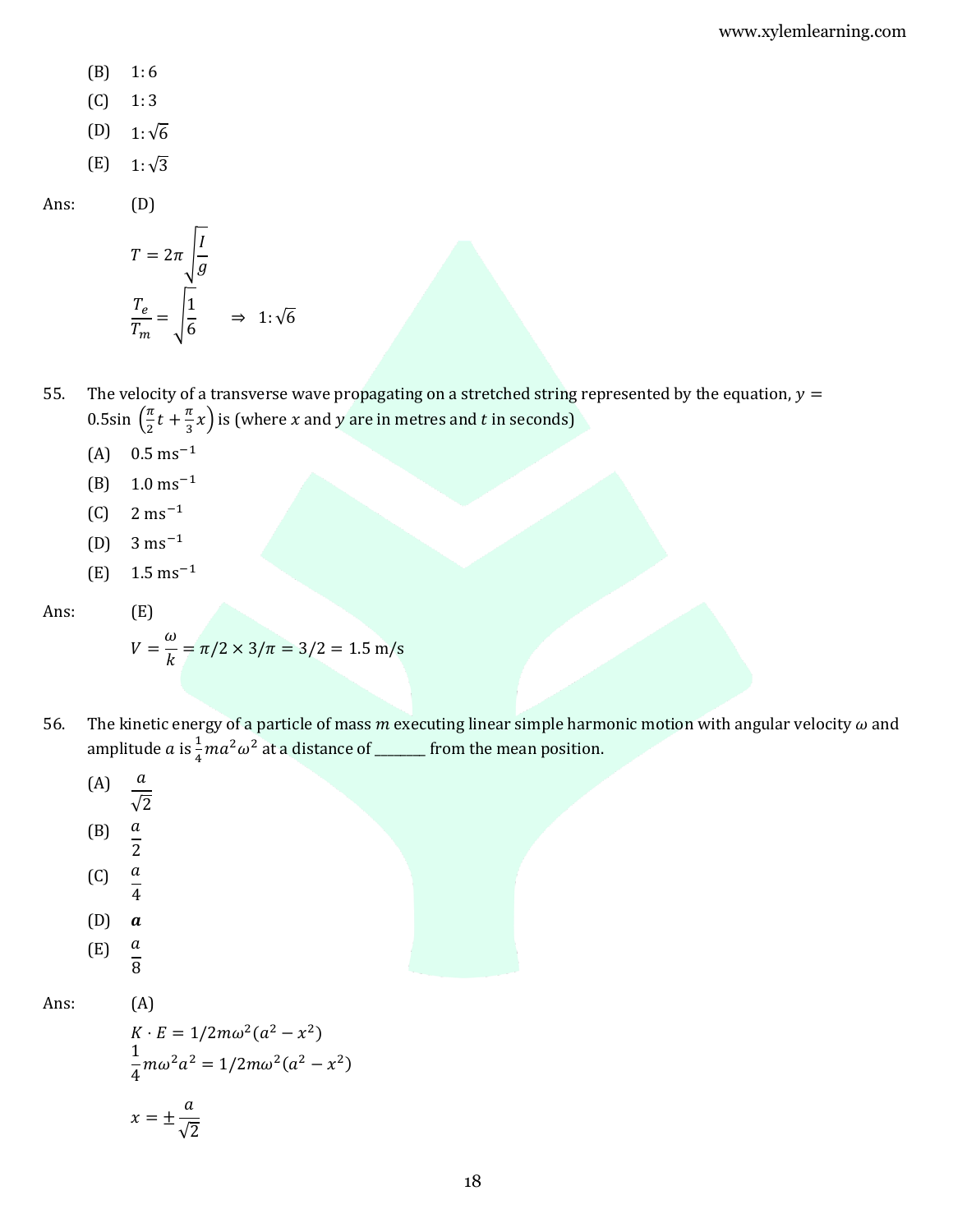57. When two sound waves of slightly different frequencies  $f_1$  and  $f_2$  are sounded together, then the time interval between successive maxima is

(A) 
$$
\frac{1}{f_1 + f_2}
$$
  
\n(B)  $\frac{1}{f_1} + \frac{1}{f_2}$ 

$$
\begin{array}{ccc}\n & f_1 & f_2 \\
\text{(C)} & \frac{1}{f_1 - f_2} \\
\text{(D)} & 1\n\end{array}
$$

(E) 
$$
\frac{1}{f_1 f_2}
$$
  
\n(E)  $\frac{1}{f_1} - \frac{1}{f_2}$ 

Ans: (C)

- 58. The electric potential at a point at a distance  $r$  due to an electric dipole is proportional to
	- $(A)$   $r^2$
	- $(B)$  r
	- (C)  $r^{-1}$
	- (D)  $r^{-2}$
	- (E)  $r^{-3}$

Ans: (D)

$$
V = \frac{P \cos \theta}{4\pi \varepsilon_0 r^2} \Rightarrow V \propto r^{-2}
$$

- 59. An air capacitor and identical capacitor filled with dielectric medium of dielectric constant 5 are connected in series to a voltage source of 12 V. The fall of potential across  $C_1$  and  $C_2$  are respectively
	- (A) 2 V and 10 V
	- (B) 10 V and 2 V
	- $(C)$  6 V and 6 V
	- (D) 4 V and 8 V
	- (E) 8 V and 4 V

Ans: (B)

$$
V = \frac{q}{c}
$$
  
\n
$$
V_1: V_2 = C_2: C_1
$$
  
\n
$$
V_1: V_2 = 5:1
$$
  
\n
$$
V_1 = \frac{12}{6} \times 5 = 10
$$
  
\n
$$
V_2 = \frac{12}{6} \times 1 = 2V
$$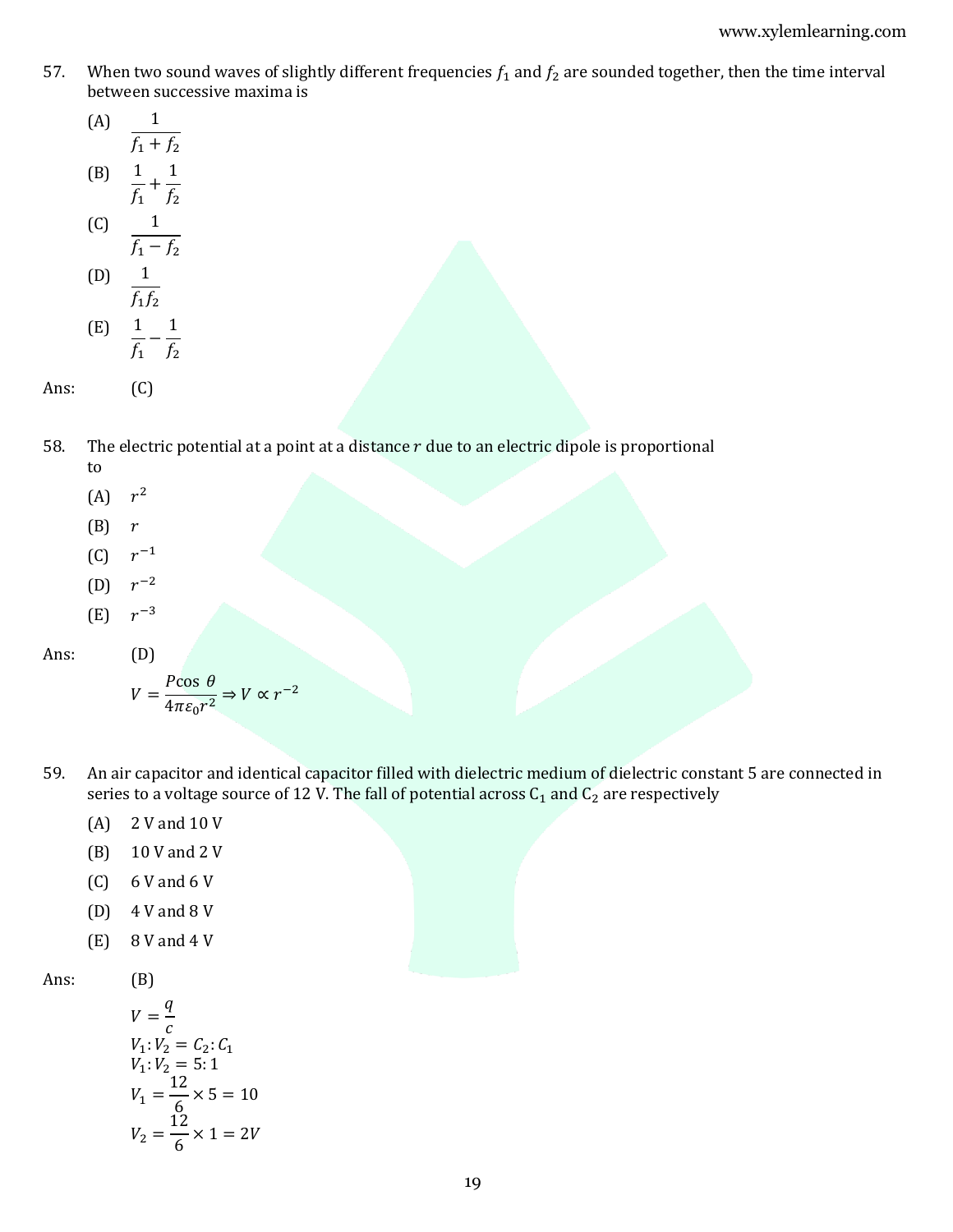- 60. The ratio of the magnitudes of electrostatic force between two protons at a distance  $r$  apart to that between two electrons at the same distance of separation is
	- $(A)$  1:1
	- (B) 2:I
	- $(C) 1: 2$
	- (D) 4: 1
	- $(E)$  1:4

Ans: (A)

Force between two protons = Force between 2 electrons.

- 61. When two charges are kept in air medium, at certain distance  $d$  apart, the force between them is  $F$ . When they are kept in a dielectric medium at the same distance of separation, the force between them becomes  $F/2$ . Then the dielectric constant of the medium is
	- (A) 5
	- (B) 2
	- $(C)$  4
	- (D) 3
	- (E) 8

Ans: (B)

$$
F_{med} = \frac{F_{air}}{k} \Rightarrow k = 2
$$

- 62. The magnitude of the drift velocity per unit electric field is defined as
	- (A) Mobility
	- (B) Resistivity
	- (C) Conductivity
	- (D) current density
	- (E) impedance

Ans: (A)

Mobility.

- 63. A Wheatstone network is balanced with respective resistors 5 $\Omega$ , 10 $\Omega$ , 20 $\Omega$  and 40 $\Omega$  in the P, Q.R and S arms. If a  $40\Omega$  resistor is connected across S arm, then the bridge is again balanced by connecting
	- (A)  $10Ω$  across R
	- (B)  $10Ω$  across P
	- (C) 20 $\Omega$  across  $Q$
	- (D) 20Ω across  $P$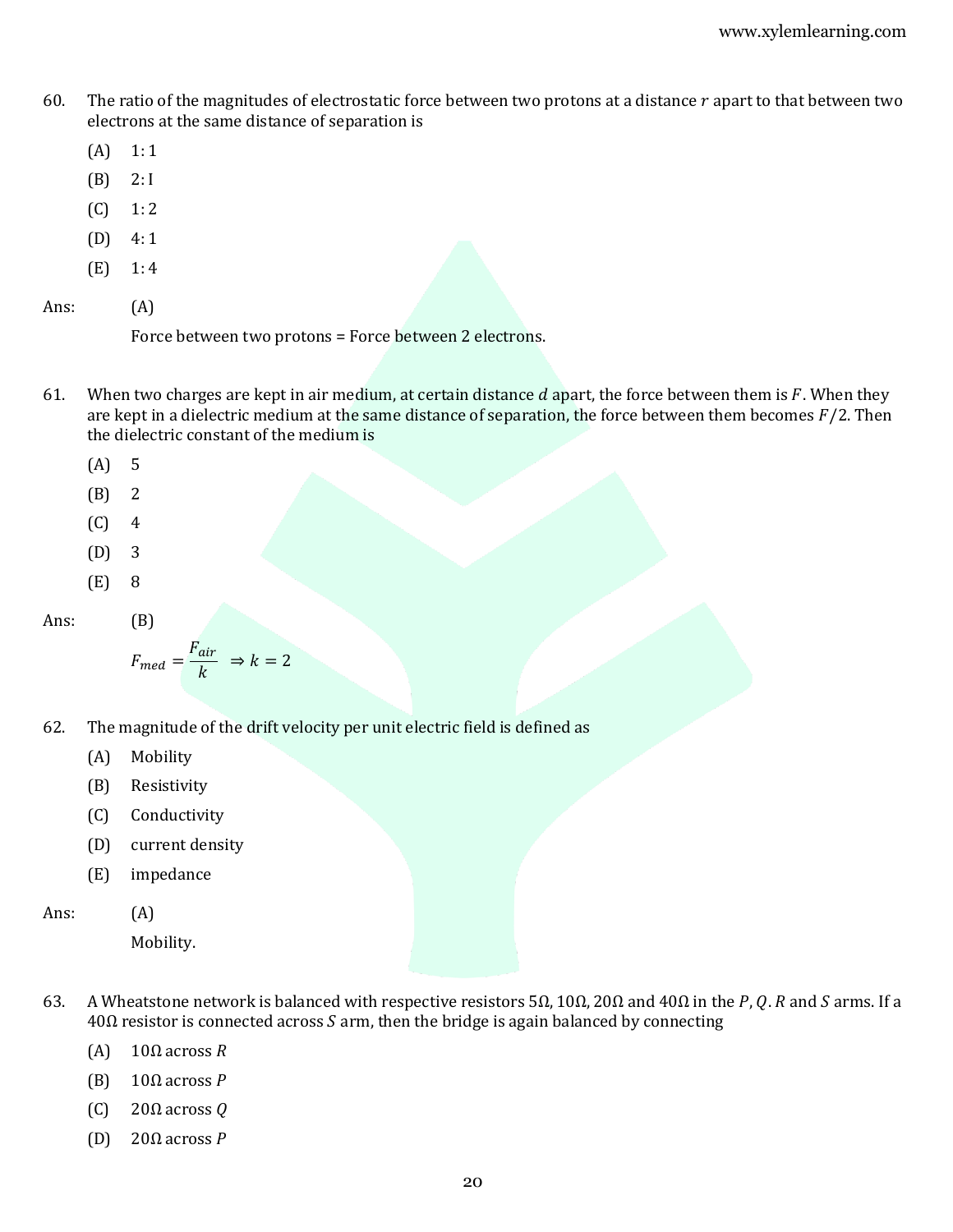(E)  $10Ω$  across  $Q$ 

Ans: (E)

- 64. If one cell is connected wrongly in a series combination of four cells each of e.mf. 1.5 V and internal resistance of 0.5Ω, then the equivalent internal resistance of the combination is
	- $(A)$  0.5 $\Omega$
	- $(B)$  1 $\Omega$
	- $(C)$  1.5 $\Omega$
	- (D) 2Ω
	- $(E)$  2.5 $\Omega$
- Ans: (D)

 $r_{eq} = 4r = 4 \times 0.5 = 2$ 

- 65. A carbon resistor is marked with the rings coloured blue, black, red and silver. Its resistance in ohm is
	- (A)  $60 \times 10^2 \pm 10\%$
	- (B)  $1 \times 10^5 \pm 10\%$
	- (C)  $1 \times 10^6 \pm 5\%$
	- (D)  $3.2 \times 10^4 \pm 5\%$
	- (E)  $45 \times 10^2 \pm 5\%$

Ans: (A)

Blue  $\Rightarrow$  6 Black  $\Rightarrow$  0  $Red \Rightarrow 10^2$ Silver  $\Rightarrow$  ±10%  $R = 60 \times 10^2 \pm 10\%$ 

- 66. A conductor of length 20 cm carrying a current of 5 A is placed at an angle of 30<sup>∘</sup> to the external magnetic field of 0.5 T. The force acting on it is
	- (A) 0.5 N
	- (B) 5 N
	- (C) 0.25 N
	- (D) 2.5 N
	- (E) 0.125 N

Ans: (C)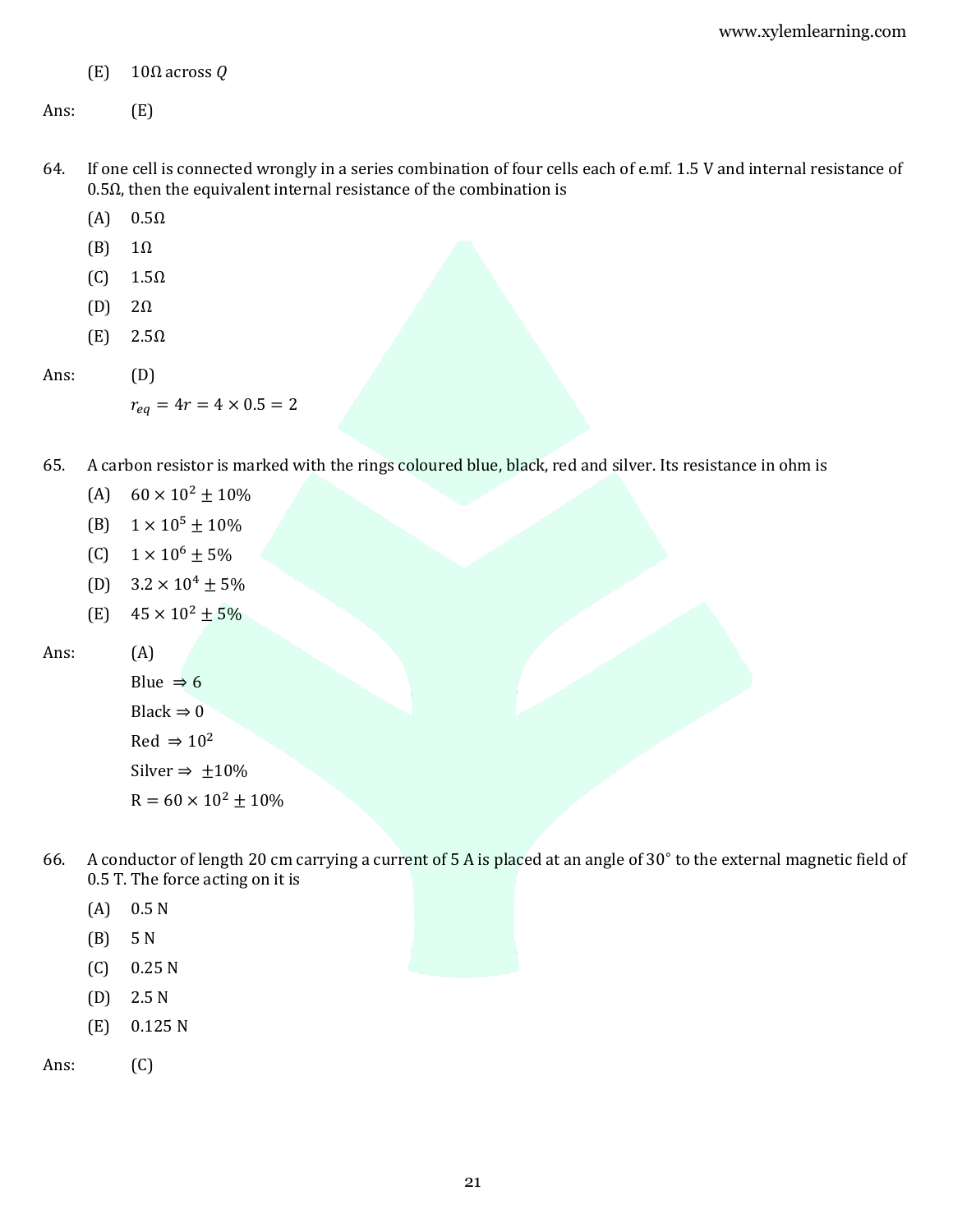F = ILB sin θ.  
\n= 
$$
5 \times 20 \times 10^{-2} \times 1/2 \times \sin 30^{\circ}
$$
  
\n=  $50 \times 1/2 \times 10^{-2}$   
\n=  $25 \times 10^{-2}$  = 0.25 N

67. A current carrying coil placed in a magnetic field B experiences a torque  $\tau$ . If  $\theta$  is the angle between the normal to the plane of the coil and field B and  $\varphi$  is the flux linked with the coil, then

(A) 
$$
\tau
$$
 is minimum for  $\theta = 90^{\circ}$ 

- (B)  $\tau$  and  $\varphi$  are maximum for  $\theta = 0^{\circ}$
- (C)  $\varphi$  is maximum for  $\theta = 90^\circ$
- (D)  $\tau$  and  $\varphi$  are zero for  $\theta = 90^\circ$
- (E)  $\tau$  is zero and  $\varphi$  is maximum for  $\theta = 0^{\circ}$

Ans: (E)

 $\tau = mB \sin \theta$ when,  $\theta = 90^{\circ} \Rightarrow \tau = 0$  $\phi = NBA \cos \theta$ when,  $\theta = 0^{\circ} \Rightarrow \phi = NBA \Rightarrow$  maximum

- 68. In Cyclotron, the frequency of revolution of the charged particle in a magnetic field is independent of
	- (A) its mass
	- (B) its energy
	- (C) oscillatory frequency
	- (D) magnetic field
	- (E) its charge

Ans: (B)

$$
f = \frac{qB}{2\pi m}; \quad f \propto v^0
$$

Frequency is independent of kinetic energy.

- 69. The hard ferromagnetic material among the following is
	- (A) Gadolinium
	- (B) Iron
	- (C) Cobalt
	- (D) Alnico
	- (E) nickel
- Ans: (D)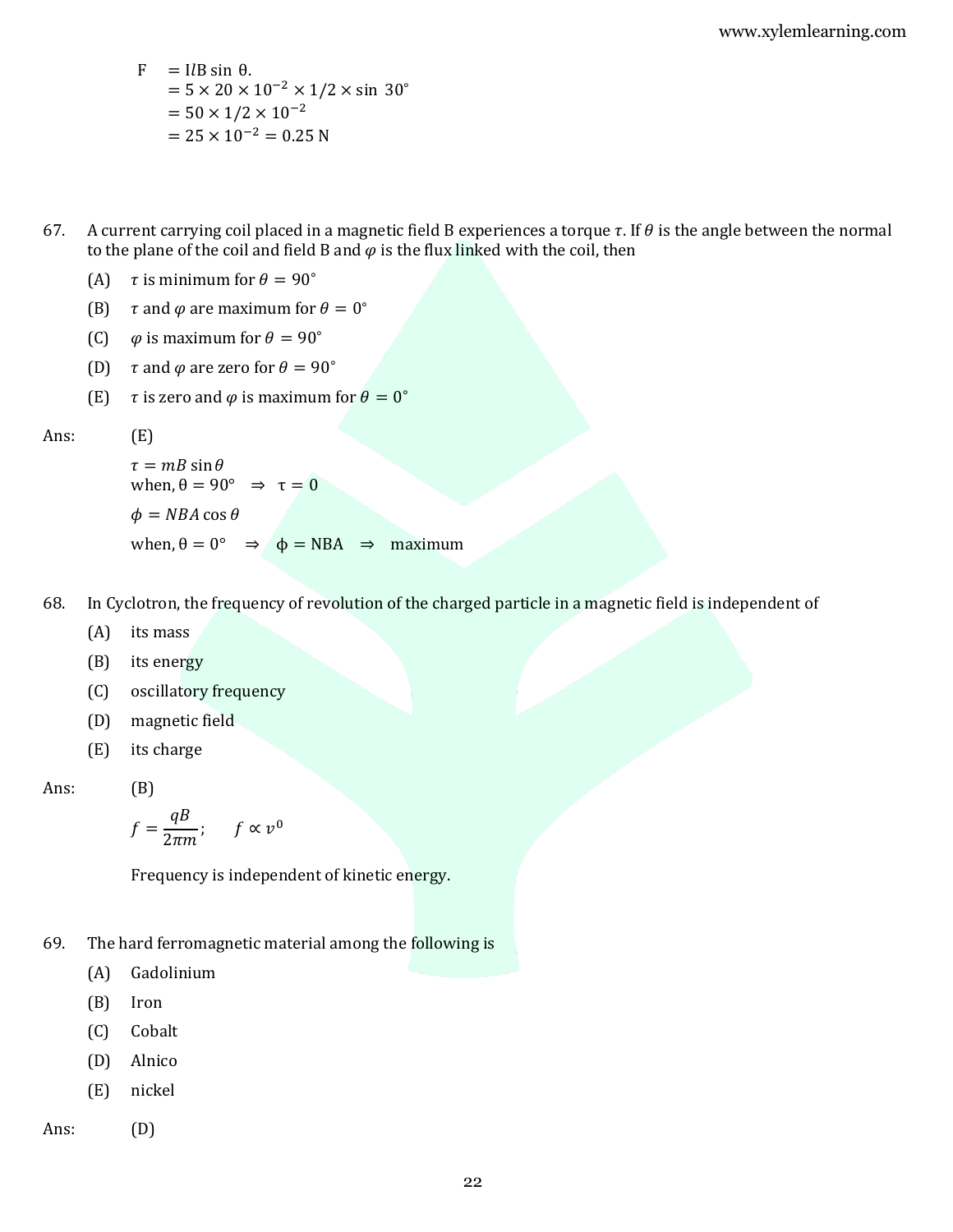Alnico

- 70. If  $B_c$  is the magnetic induction at the centre of a circular coil carrying current, then the magnetic induction at a point on the axis of the coil at a distance equal to the radius of the coil is
	- $(A)$   $B_c$  $\frac{1}{2\sqrt{2}}$
	- (B)  $\frac{B_c}{2}$
	- (C)  $\frac{B_c}{4}$
	- (D)  $rac{B_c}{\sqrt{2}}$
	- $(E)$   $B_c$  $\overline{8}$

Ans: (A)

$$
B_C = \frac{\mu_0 I}{2R}
$$
  

$$
B_{ax} \frac{\mu_0 I R^2}{2(R^2 + R^2)^{3/2}} \bigg\} B_{ax} = \frac{BC}{2\sqrt{2}}
$$

- 71. If air core is replaced by an iron core in an inductor, its self-inductance is increased from 0.02mH to 40mH. The relative permeability of iron is
	- (A) 5000
	- (B) 2000
	- (C) 200
	- (D) 500
	- (E) 400

Ans: (B)

$$
\mu_r = \frac{L}{h_0} = \frac{40}{6.02} = 2000
$$

- 72. Among various circuits constructed with resistor  $R$ , inductor  $L$  and capacitor  $C$ , the circuit that gives maximum power dissipation is
	- (A) purely inductive circuit
	- (B) purely capacitive circuit
	- (C) purely resistive circuit
	- (D)  $L C$  series circuit
	- (E)  $C R$  series circuit

Ans: (C)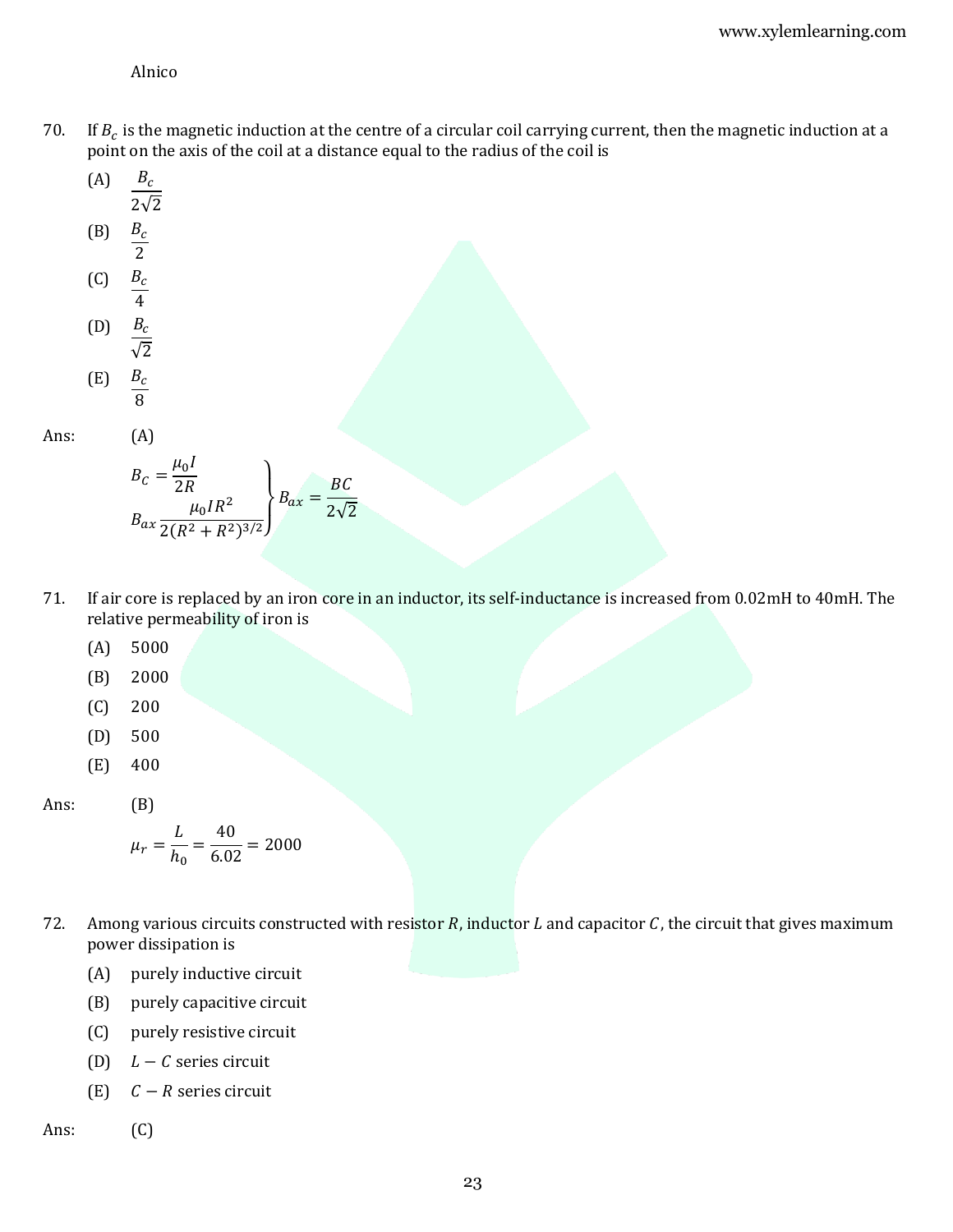$\langle P \rangle = \frac{V_0 I_0}{2}$  $\frac{1}{2}$ cos  $\phi$  $\cos \phi = I$  max for R only circuit

- 73. The increasing order of acid strength of the following carboxylic acids is
	- (A)  $CICH_2 CH_2 COOH < CICH_2COOH < NC CH_2COOH < CHCl_2COOH$
	- (B)  $CICH_2 COOH < NC CH_2COOH < CICH_2CH_2COOH < CHCl_2COOH$
	- (C)  $CICH_2 CH_2 COOH < CHCl_2 COOH < CICH_2 COOH < NC CH_2 COOH$
	- (D)  $NC CH_2 COOH < Cl CH_2COOH < CH CL_2COOH < Cl CH_2CH_2COOH$
	- $(E)$  ClCH<sub>2</sub>CH<sub>2</sub> COOH < CHCl<sub>2</sub>COOH < ClCH<sub>2</sub>COOH < NC CH<sub>2</sub>COOH
- Ans: (A)

: CHCl<sub>2</sub>COOH >  $NO_2CH_2COOH$  >  $NCCH_2COOH$  $FCH<sub>2</sub>COOH > CICH<sub>2</sub>COOH$ NCERT Page - 381

- 74. Which one of the following is not correct with respect to properties of amines?
	- (A)  $pK_b$  of aniline is more than that of methylamine.
	- (B) Ethylamine is soluble in water whereas aniline is not.
	- (C) Ethanamide on reaction with  $Br<sub>2</sub>$  and NaOH gives ethylamine.
	- (D) Ethylamine reacts with nitrous acid to give ethanol.
	- (E) Aniline does not undergo Friedel-Crafts reaction.
- Ans: (C)

Ethanamide on Bromamide reaction produce methyl amine.

- 75. The increasing order of extent of H -bonding of the alkyl ammonium ions,  $\text{RNH}_3^+$ ,  $\text{R}_2\text{NH}_2^+$ ,  $\text{R}_3\text{NH}^+$  in water is
	- (A)  $R_3NH^+ < R_2NH_2^+ < RNH_3^+$
	- (B)  $R_3NH^+ < RNH_3^+ < R_2NH_2^+$
	- (C)  $R_2NH_2^+ < RNH_3^+ < R_3NH^+$
	- (D)  $RMH_3^+ < R_2NH_2^+ < R_3NH^+$
	- (E)  $RMH_3^+ < R_3NH^+ < R_2NH_2^+$
- Ans: (A)

# $R_3NH < R_2N/H_2 < RNH_3$

- 76. The conversion of benzene diazonium chloride to bromobenzene by treating with HBr in the presence of copper powder is called
	- (A) Sandmeyer reaction
	- (B) Gattermann reaction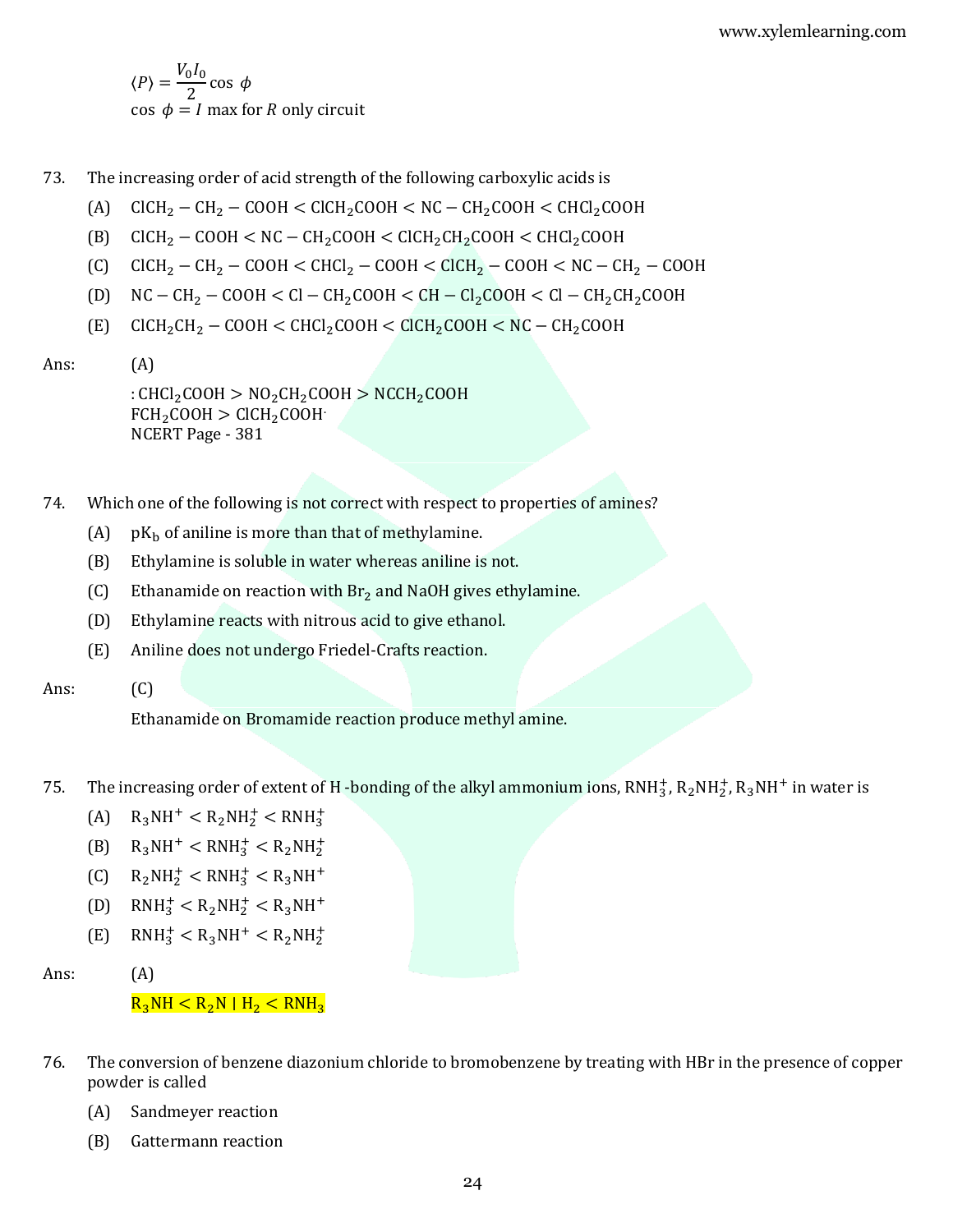- (C) Wurtz reaction
- (D) Hoffmann reaction
- (E) Gabriel synthesis
- Ans: (B)

Gattermann reaction

77. Which one of the following statements is TRUE with regard to glucose?

- (A) It gives Schiff's test
- (B) It forms addition product with NaHSO<sub>3</sub>
- (C) Its pentaacetate does not react with  $NH<sub>2</sub>OH$
- (D) It does not undergo mutarotation
- (E)  $\beta$  form of glucose is obtained by crystallisation from conc. solution of glucose at 303 K

### Ans: (C)

Pentaacetate of glucose will react with hydroxylamine

- 78. Fibrous protein present in muscles is
	- (A) keratin
	- (B) albumin
	- (C) insulin
	- (D) myosin
	- (E) histidine

Ans: (D)

Myosin is fibrous protein present in muscles. Keratine is fibrous protein present in hair, nail, etc...

- 79. The drug used to inhibit the enzymes which catalyse the degradation of noradrenaline is
	- (A) phenelzine
	- (B) prontosil
	- (C) cimetidine
	- (D) terfenadine
	- (E) chloramphenicol
- Ans: (A)

phenalzine and iproniazid are antidepressant

- 80. The gas which is the major contributor to global warming is
	- $(A)$  NO<sub>2</sub>
	- $(B)$   $CO<sub>2</sub>$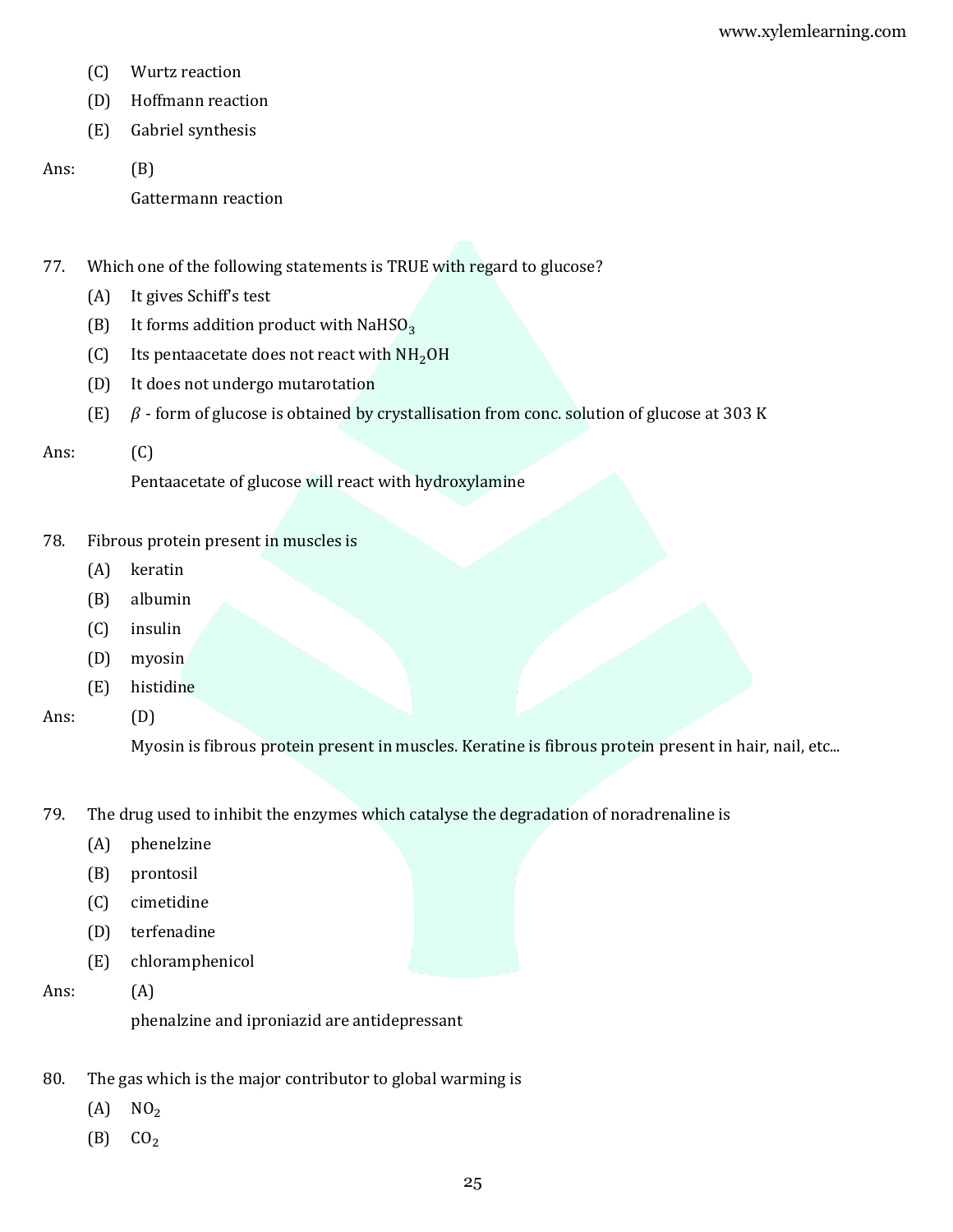$(C)$  SO<sub>2</sub>

 $(D)$   $0_2$ 

- $(E)$  N<sub>2</sub>O
- Ans: (B)

 $CO<sub>2</sub>$  is the major contributor of global warming

- 81. A cooking gas contains carbon and hydrogen only. A volume of 11.2 L of this gas is found to weigh 22 g at STP. Then the molecular formula of the gas is
	- $(A)$   $C_3H_8$
	- $(B)$   $C_2H_2$
	- $(C)$   $C_2H_4$
	- $(D)$   $C_2H_6$
	- $(E)$   $C_3H_4$

## Ans: (A)

22.4 L weighs  $44g$   $C_3H_8$  has molar mass  $44$ 

- 82. The number of electrons in an atom that may have the quantum numbers  $n = 3$  and  $m_s = +1/2$  is
	- (A) 32
	- (B) 9
	- (C) 18
	- (D) 16
	- (E) 8

Ans: (B)

```
n = 3; n^2 = 9
```
83. "No two electrons in an atom can have the same set of four quantum numbers." This is known as

- (A) Hund's rule
- (B) Pauli's exclusion principle
- (C) Aufbau principle
- (D) Heisenberg's principle
- (E) Fajan's rule

Ans: (B)

statement of Pauli's exclusion principle

- 84. The first ionisation enthalpy is the least in
	- (A) Germanium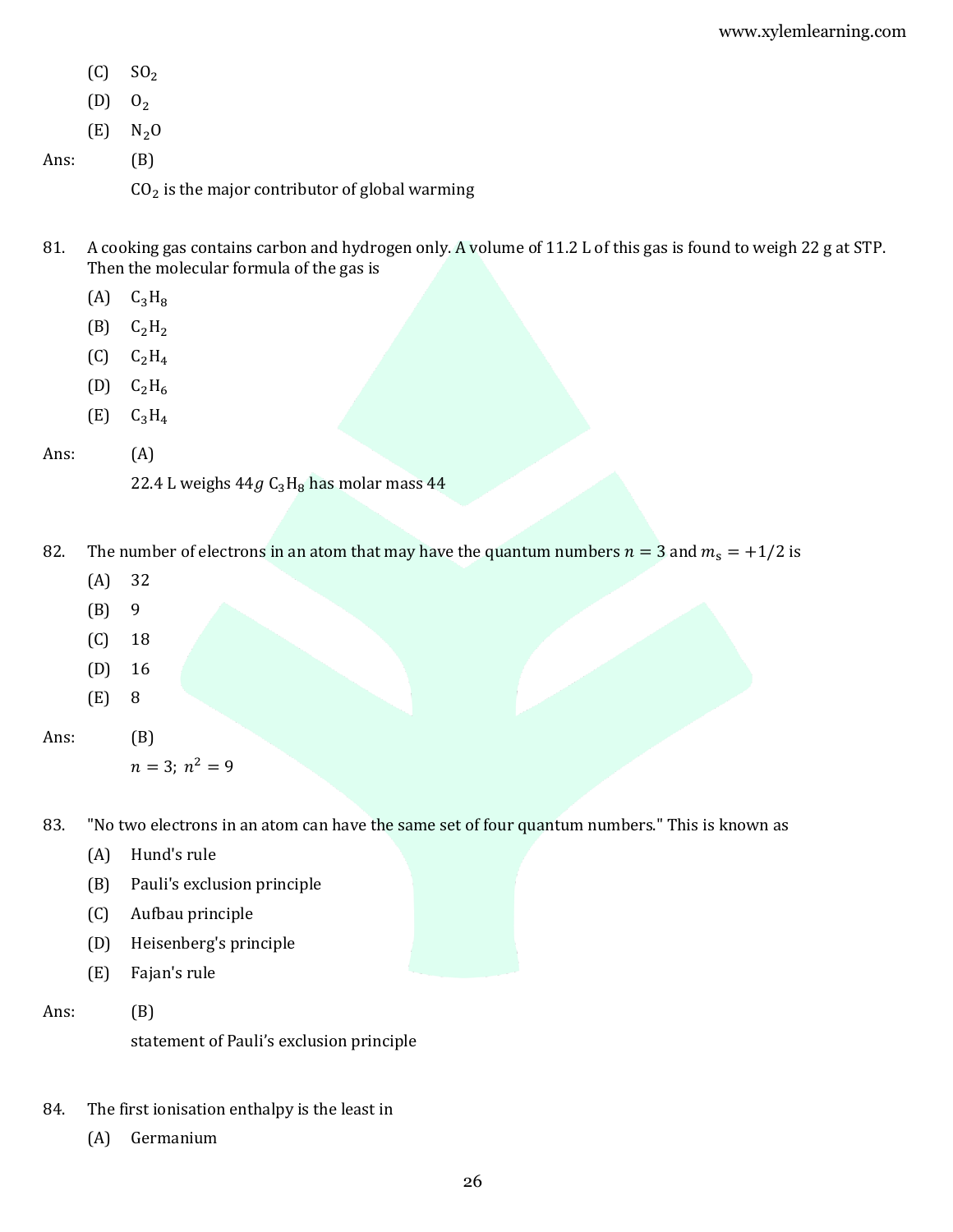- (B) Antimony
- (C) Tellurium
- (D) Arsenic
- (E) Bismuth

Ans: (E)

Bismuth is most metallic among them

# 85. Predict in which of the following, entropy decreases:

- (A) A liquid crystallizes into a solid.
- (B) Temperature of a crystalline solid is raised from 0 K to 115 K.
- (C)  $2NAHCO<sub>3</sub>(s) \rightarrow Na<sub>2</sub>CO<sub>3</sub>(s) + CO<sub>2</sub>(g) + H<sub>2</sub>O(g)$
- (D)  $H_2(g) \rightarrow 2H(g)$
- (E)  $2SO_3(g) \rightarrow 2SO_2(g) + O_2(g)$

Ans: (A)

liquid to solid Randomness decreases

- 86. In which one of the following,  $sp^2$  hybridisation is involved in the central atom?
	- $(A)$  NH<sub>3</sub>
	- $(B)$  BCl<sub>3</sub>
	- $(C)$   $ClF_3$
	- $(D)$  PCl<sub>3</sub>
	- $(E)$  PH<sub>3</sub>

Ans: (B)

- 87. In which one of the following molecules, the central atom has expanded octet?
	- (A) Sulphur dichloride
	- (B) Boron trichloride
	- (C) Nitrogen dioxide
	- (D) Ozone
	- (E) Sulphuric acid

Ans: (E)

In sulphuric acid valence shell of Sulphur has 12 electrons

- 88. A cycle tube will burst if the volume of air inside exceeds 1 L at the room temperature If at 1 bar pressure the air occupies 500 mL, then up to what pressure can the tube be expanded at the same temperature?
	- (A) 2 bar

BCl<sup>3</sup> sp<sup>2</sup> hybridized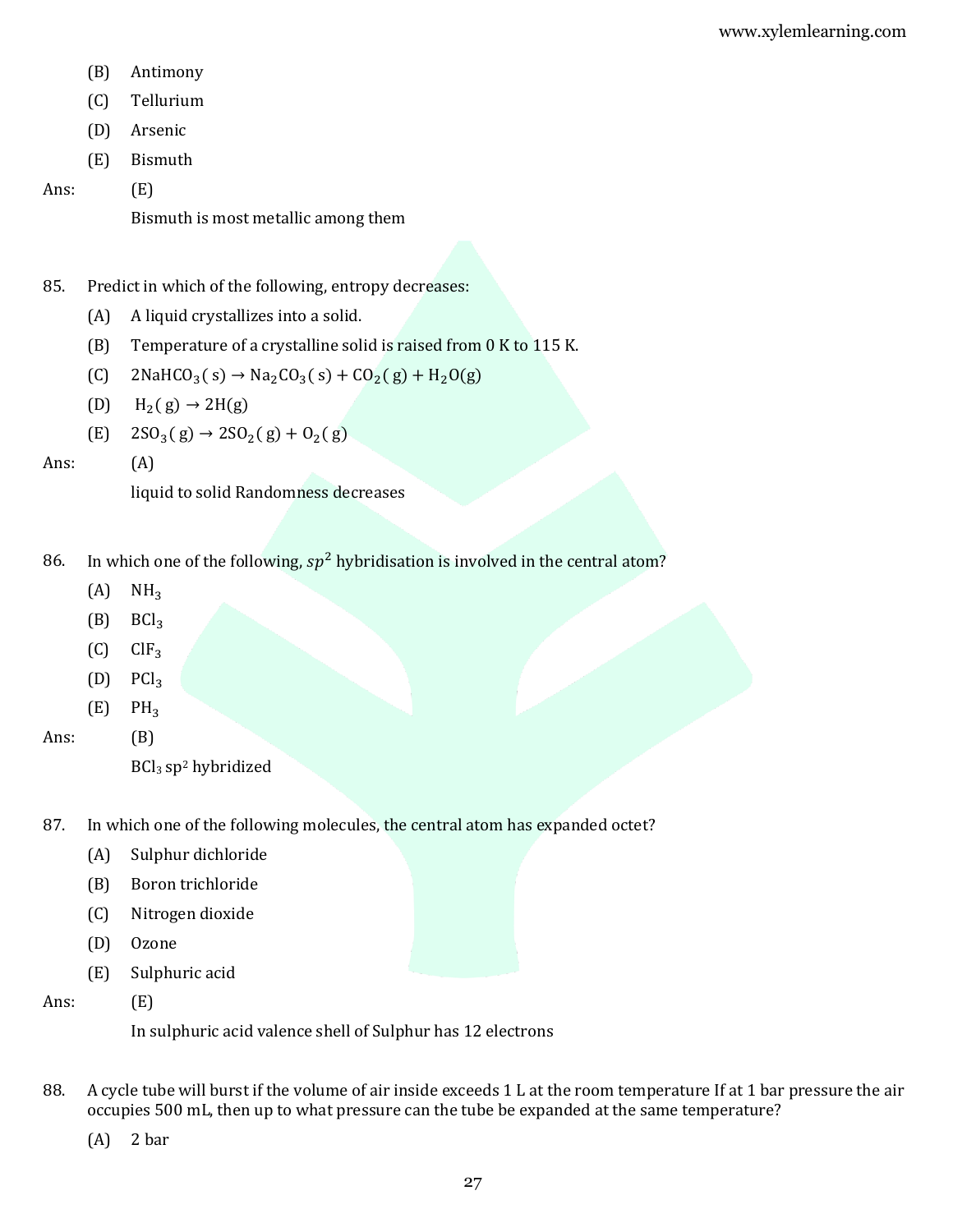- (B) 1.5bar
- (C) 0.5 bar
- (D) 0.002 bar
- (E) 1.2bar

Ans: (C)

 $P_1 V_1 = P_2 V_2;$  $1 \times 500 = P_2 \times 1000$  $P_2 = 0.5$  bar

89. The ratio of the actual molar volume of a gas to the ideal molar volume is the gas.

- (A) co-volume
- (B) van der Waals factor ' $a'$
- (C) critical volume
- (D) molar gas constant
- (E) compressibility factor

Ans: (E)

$$
\frac{V_{\text{real}}}{V_{\text{ideal}}} = \text{compressibility factor (z)}
$$

- 90. Enthalpy change is always negative for which one of the following processes?
	- (A) Enthalpy of ionisation
	- (B) Enthalpy of sublimation
	- (C) Enthalpy of vapourisation
	- (D) Enthalpy of fusion
	- (E) Enthalpy of combustion

Ans: (E)

Enthalpy of combustion is exothermic

- 91. The enthalpy change for the evaporation of a liquid at its boiling point 127°C is +40.32kJmol<sup>-1</sup>. What is the value of internal energy change for the above process at 127°C? ( $R = 8.3$ JK<sup>-1</sup> mol<sup>-1</sup>)
	- $(A)$  −37.0kJmol<sup>-1</sup>
	- (B) +43.0kJmol−1
	- $(C)$  +37.0kJmol<sup>-1</sup>
	- (D)  $-43.0$ kJmol<sup>-1</sup>
	- (E) +43.64kJmol−1

Ans: (C)

$$
\Delta H = \Delta U + \Delta n_g RT
$$
  
40.32 × 10<sup>3</sup> =  $\Delta U$  + 1 × 8.3 × 400  
 $\Delta U$  = 37 kJ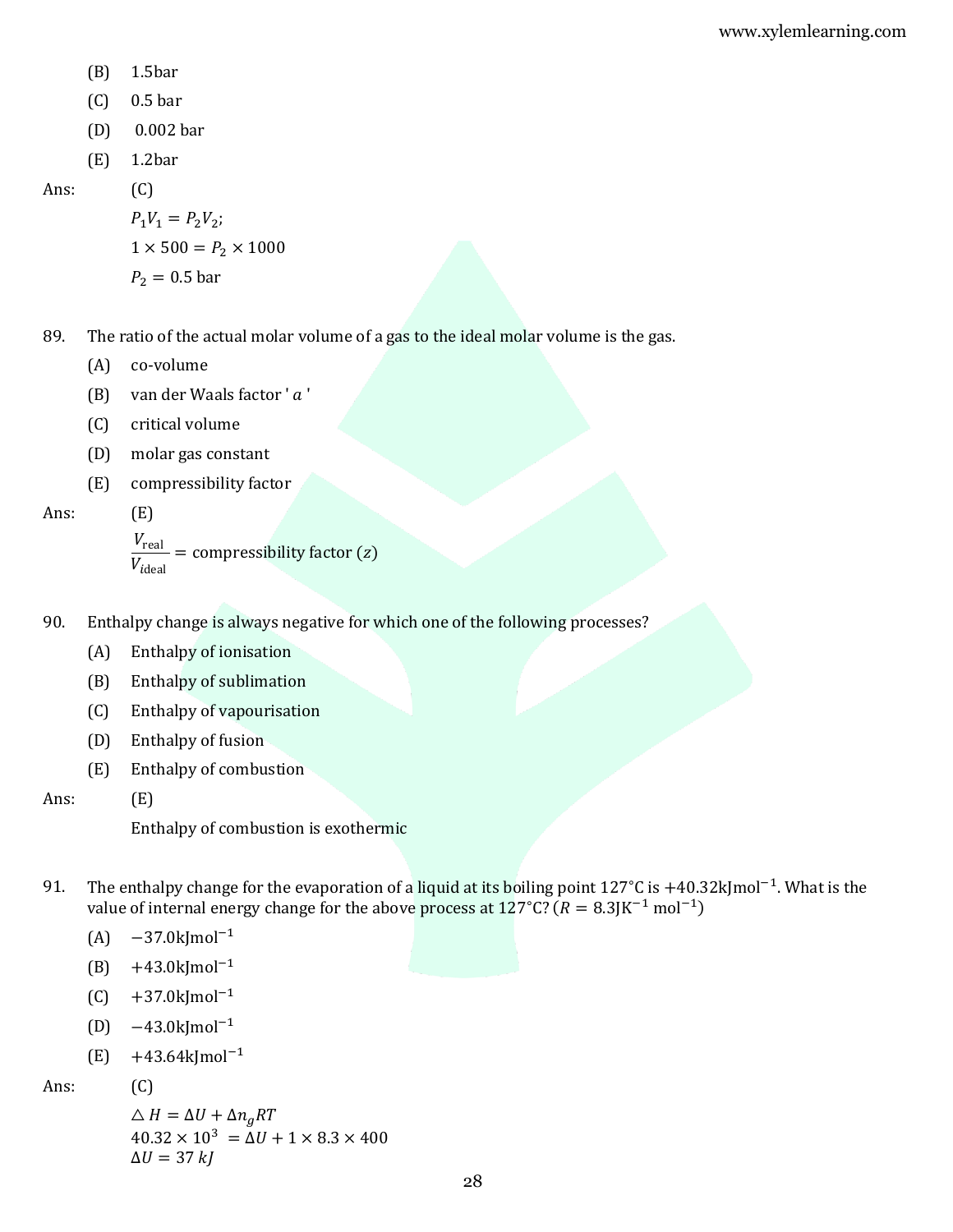- 92. In which one of the following equilibria  $\Delta n_q$  value is zero?
	- (A)  $2NOCl(g) \leftrightharpoons 2NO(g) + Cl_2(g)$
	- (B)  $\text{Ni}(s) + 4\text{CO}(g) \leftrightharpoons \text{Ni}(CO)_4(g)$
	- $(C)$   $CO_2(g) + C(s) \leq 2CO(g)$
	- (D)  $H_2(g) + Br_2(g) \leftrightharpoons 2HBr(g)$

$$
(E) \quad N_2O_4(g) \leftrightharpoons 2NO_2(g)
$$

Ans: (D)

$$
\Delta n_g = 0
$$

93. The following concentrations were obtained for the formation of  $NH<sub>3</sub>(g)$ 

from N<sub>2</sub>(g) and H<sub>2</sub>(g) at equilibrium and at 500 K: [N<sub>2</sub>] = 1 × 10<sup>-2</sup>M, [H<sub>2</sub>] = 2 × 10<sup>-2</sup>M

and  $[MH_3]=2\times10^{-2}$ M. The equilibrium constant, K<sub>c</sub>, for the reaction  $N_2(g)+3H_2(g)\rightleftarrows2NH_3(g)$  at 500 K is

- (A)  $5 \times 10^3$  mol<sup>-2</sup>dm<sup>6</sup>
- (B)  $1 \times 10^3$  mol<sup>-2</sup>dm<sup>6</sup>
- (C)  $5 \times 10^{-3}$  mol<sup>-2</sup>dm<sup>6</sup>
- (D)  $2 \times 10^3$  mol<sup>-2</sup>dm<sup>6</sup>
- (E)  $2 \times 10^{-3}$  mol<sup>-2</sup>dm<sup>6</sup>

Ans: (A)

$$
K_c = \frac{(2 \times 10^{-2})^2}{10^2 \times (2 \times 10^{-2})^3} = \frac{4 \times 10^{-4}}{8 \times 10^{-8}}
$$

$$
= \frac{10 \times 10^3}{2} = 5 \times 10^3
$$

- 94. The SI unit of molar conductivity is
	- $(A)$  Sm<sup>3</sup> mol<sup>-1</sup>
	- $(B)$  Smmol<sup>-1</sup>
	- $(C)$  Smmol<sup>-2</sup>
	- $(D)$  Sm<sup>2</sup> mol<sup>-1</sup>
	- $(E)$  Sm<sup>2</sup> mol<sup>-2</sup>

Ans: (D)

 ${\it Sm}^2 {\it mol}^{-1}$  is the SI unit of molar conductivity.

- 95. Which of the following is an example of disproportionation redox reaction?
	- (A)  $N_2(g) + O_2(g) \rightarrow 2NO(g)$
	- (B)  $2H_2(g) + O_2(g) \rightarrow 2H_2O(l)$
	- (C)  $2 Pb(NO_3)_2(s) \rightarrow 2 PbO(s) + 4 NO_2(g) + O_2(g)$
	- (D) NaH(s) + H<sub>2</sub>O(l)  $\rightarrow$  NaOH(aq) + H<sub>2</sub>(g)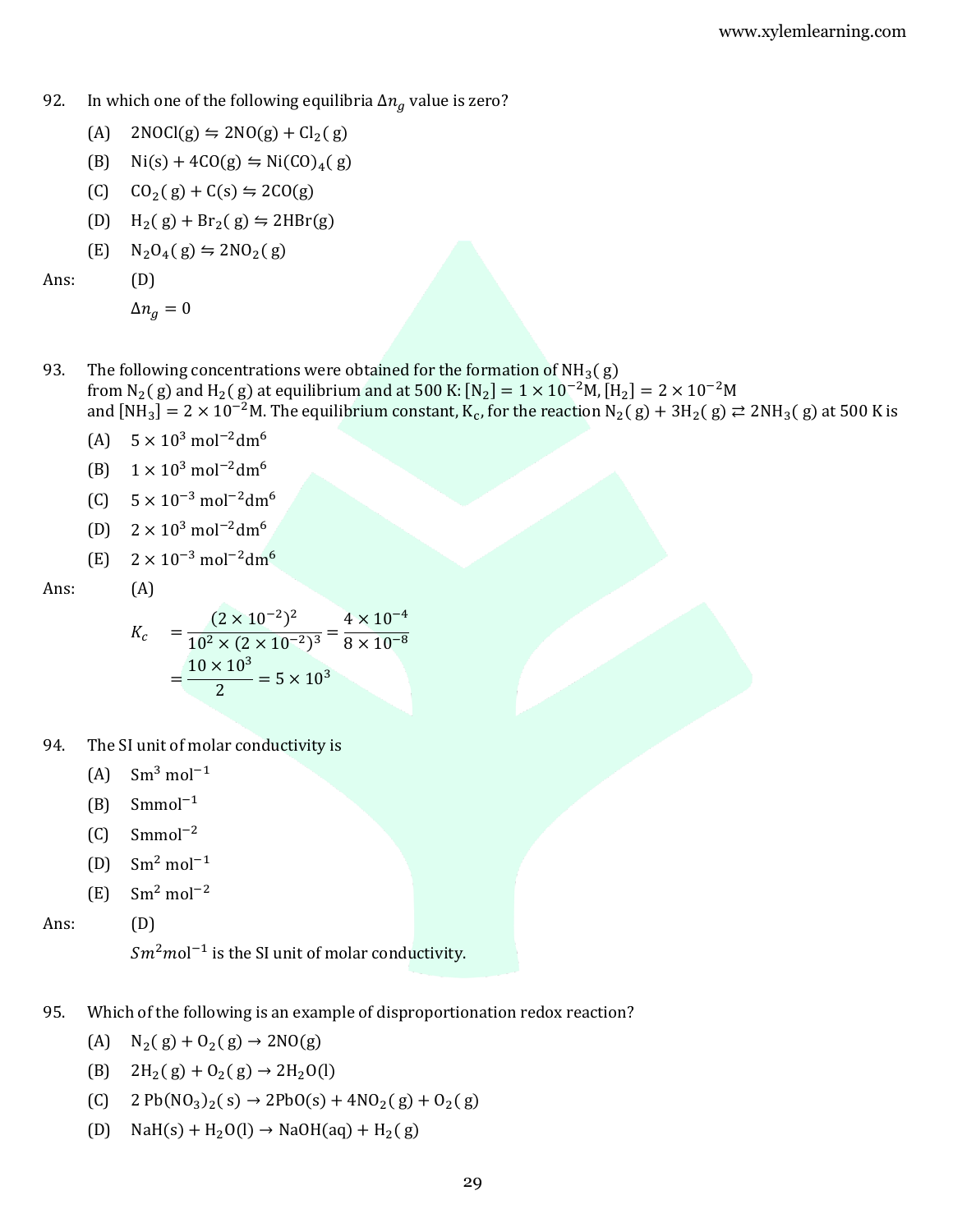(E) 
$$
2NO_2(g) + 2OH^- \rightarrow NO_2^- (aq) + NO_3^- (aq) + H_2O(l)
$$

Ans: (E)

undergo oxidation and reduction

- 96. A scientist wants to perform an experiment in aqueous solution in a hill station where the boiling point of water is 98.98°C. How much urea (mol.wt 60 g mol<sup>-1</sup>) is to be added by him to 2 kg of water to get the boiling point 100°C at the same place? ( $K_b$  of water = 0.51 K kg mol<sup>-1</sup>)
	- (A) 60 g
	- (B) 120 g
	- (C) 180 g
	- (D) 240 g
	- (E) 1.02 g

Ans: (D)

$$
\Delta T_b = K_b m
$$
  
1.02 = 0.51 ×  $\frac{W_B}{60}$  ×  $\frac{1000}{2000}$   

$$
W_B = \frac{1.02 \times 60 \times 2}{0.51} = 2 \times 60 \times 2 = 240
$$

- 97. The vapour pressure of pure benzene at a certain temperature is 0.850 bar. A nonvolatile, non-electrolyte solid weighing 1.0 g when added to 39.0 g of benzene (molar mass 78 g mol<sup>-1</sup>), vapour pressure of the solution is reduced to 0.845 bar. What is the molar mass of the solid substance?
	- (A)  $340 \text{ g mol}^{-1}$
	- (B) 170 g mol−1
	- (C) 240 g mol<sup>-1</sup>
	- (D) 270 g mol−1
	- (E) 370 g mol−1

Ans: (A)

$$
\frac{p^{0} - P}{p^{0}} = \chi_{B} \approx \frac{n_{B}}{n_{A}}.
$$
  

$$
\frac{0.85 - 0.845}{0.85} = \frac{1/M_{B}}{\frac{39}{78}}
$$
  

$$
\frac{0.005}{0.85} = \frac{1}{M_{B}} \times \frac{78}{39}
$$
  

$$
M_{B} = \frac{78 \times 0.85}{39 \times 0.005}
$$
  
= 340 g mol<sup>-1</sup>

- 98. For the reaction 2P + Q  $\rightleftarrows$  P<sub>2</sub>Q, the rate of formation of P<sub>2</sub>Q is 0.24 moldm<sup>-3</sup> s<sup>-1</sup> Then the rates of disappearance of P and Q respectively are
	- (A)  $-0.48 \text{ moldm}^{-3} \text{ s}^{-1}$  and  $-0.48 \text{ moldm}^{-3} \text{ s}^{-1}$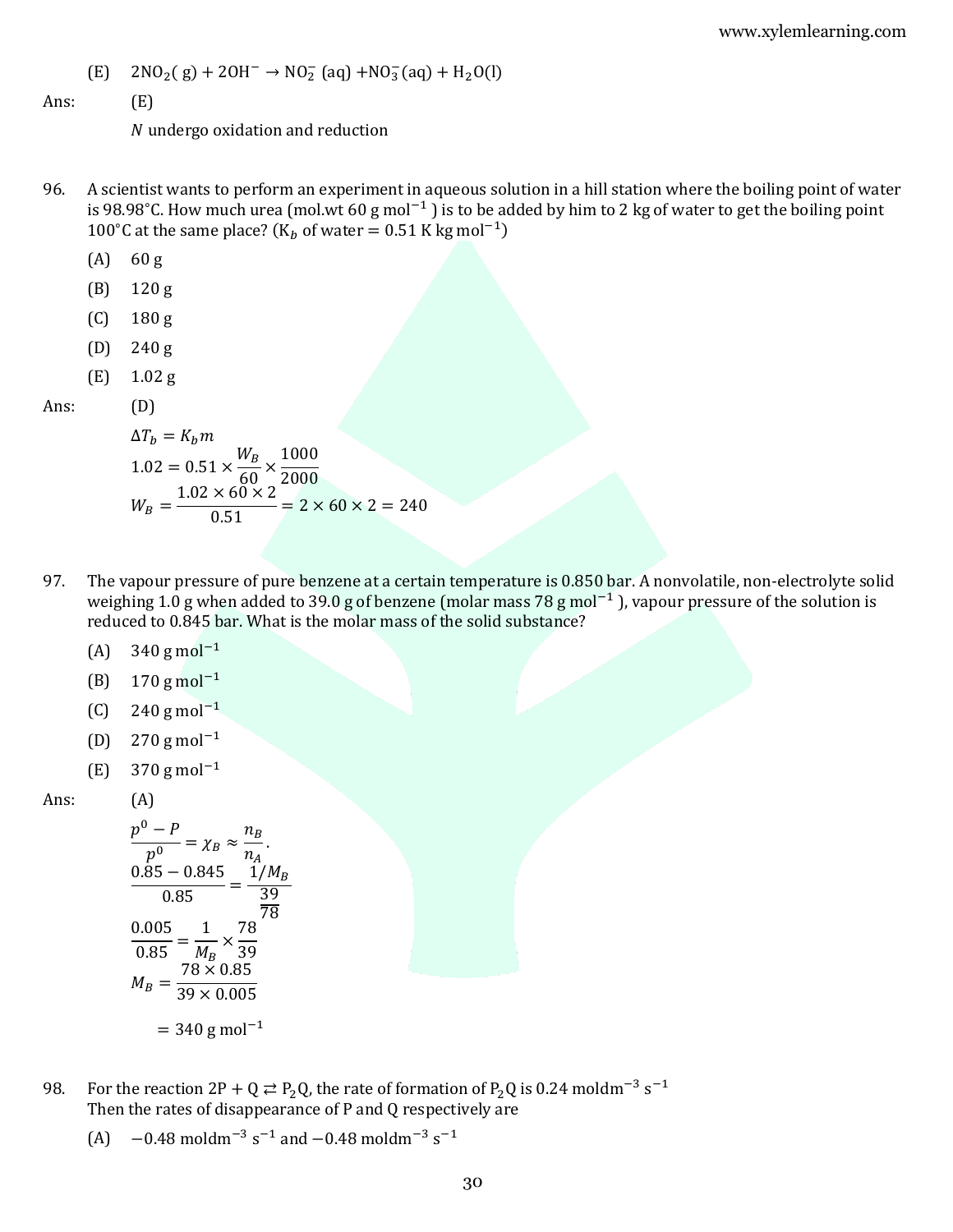- (B)  $-0.24 \text{ moldm}^{-3} \text{ s}^{-1}$  and  $-0.48 \text{ moldm}^{-3} \text{ s}^{-1}$
- (C)  $-0.48 \text{ moldm}^{-3} \text{ s}^{-1}$  and  $-0.24 \text{ moldm}^{-3} \text{ s}^{-1}$
- (D)  $-0.12 \text{ moldm}^{-3} \text{ s}^{-1}$  and  $-0.24 \text{ moldm}^{-3} \text{ s}^{-1}$
- (E)  $-0.24 \text{ moldm}^{-3} \text{ s}^{-1}$  and  $-0.12 \text{ moldm}^{-3} \text{ s}^{-1}$

$$
2P + Q \rightleftharpoons P_2 Q
$$
  
\n
$$
\frac{-d[P]}{dt} = 2 \frac{d[P_2 Q]}{dt} = 2 \times 0.24 = 0.48
$$

- 99. Choose the correct set of reactions which follow first order kinetics:
	- (i) Thermal decomposition of HI on gold surface:
	- (ii) Thermal decomposition of  $N_2O_5(g)$  at constant volume.
	- (iii) Hydrogenation of ethene.
	- (iv) Decomposition of  $NH<sub>3</sub>$  on a hot Pt surface.
	- (v) Thermal decomposition of  $SO_2Cl_2(g)$  at constant volume.
	- $(A)$  i, ii, iii

 $(C)$ 

- $(B)$  i, iii, iv
- $(C)$  i, iv, v
- (D) ii, iv, v
- $(E)$  ii, iii, v

Ans: (E)

- (ii), (iii) and (v) are first order reaction.
- 100. Which one of the following is true?
	- (A) Chemisorption is not specific in nature
	- (B) Physisorption is irreversible
	- (C) Both physisorption and chemisorption depend on the nature of the gas
	- (D) Enthalpy of adsorption is high in physisorption
	- (E) Chemisorption increases with surface area of adsorbent while in physisorption it is not

#### Ans: (C)

Adsorption depends on the nature of the gas.

- 101. When zinc metal is reacted with aqueous sodium hydroxide, the products formed are
	- (A) zinc hydroxide and oxygen only
	- (B) sodium zincate and oxygen only
	- (C) sodium zincate, hydrogen and oxygen
	- (D) sodium zincate and hydrogen only
	- (E) sodium zincate and hydrogen oxide only
- Ans: (D)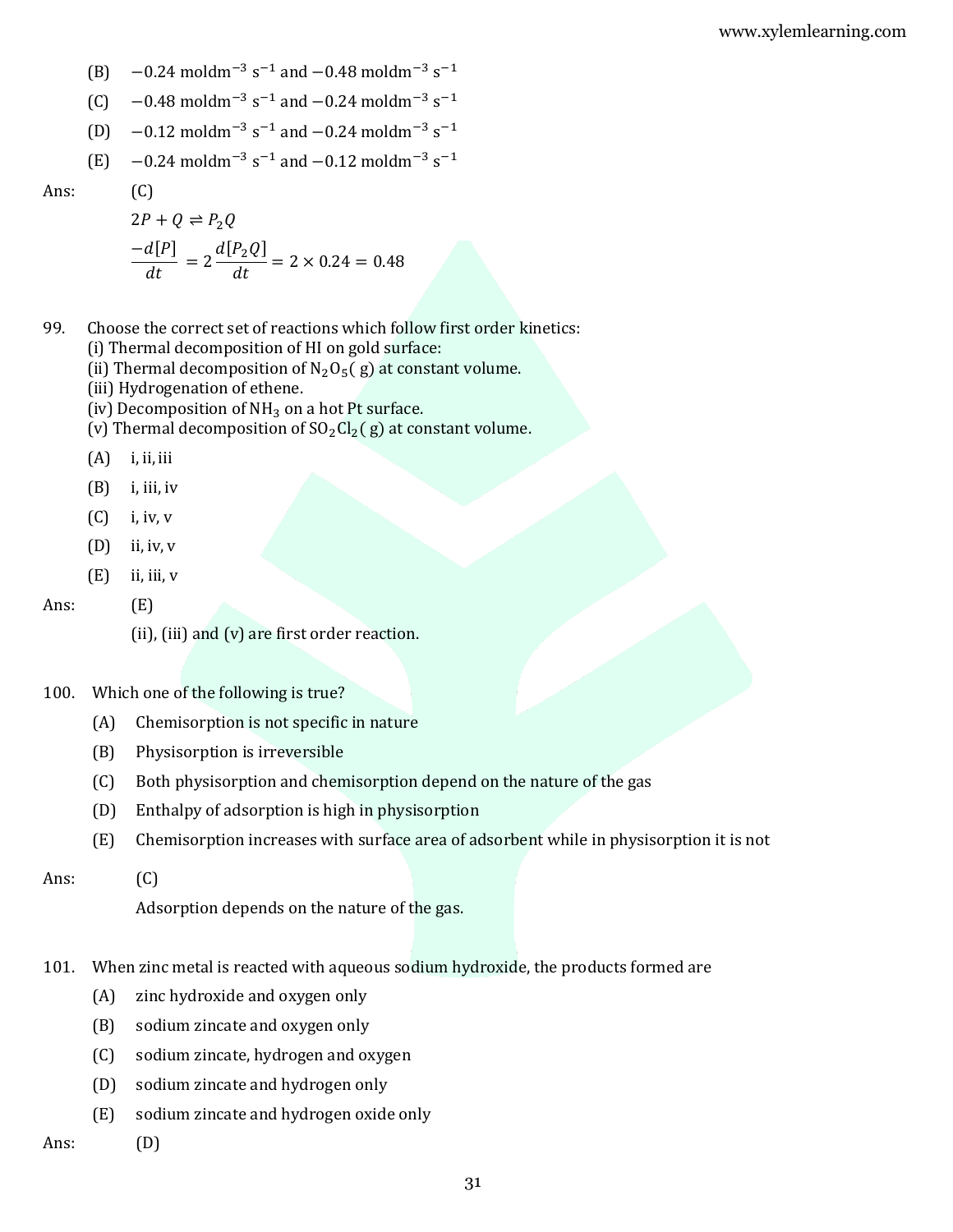Sodium zincate and  $H_2$  only

- 102. 'Syngas' produced from sewage is a gaseous mixture of
	- (A)  $CH_4$  and  $C_2H_6$
	- $(B)$  CO and H<sub>2</sub>
	- $(C)$  CO and CH<sub>4</sub>
	- $(D)$  CS<sub>2</sub> and CO
	- $(E)$  CS<sub>2</sub> and CH<sub>4</sub>
- Ans: (B)
	- CO &  $H_2$  syngas.
- 103. Choose the correct choice containing true statements regarding PCl<sub>5</sub>.
	- (i)  $PCl<sub>5</sub>$  is prepared by the reaction of white phosphorus with excess of dry chlorine.
	- (ii) The complete hydrolysis of  $PCl<sub>5</sub>$  gives phosphoric acid.
	- (iii) PCls has square pyramidal structure in gaseous phase.
	- (iv) All the five bonds in  $PCl<sub>5</sub>$  molecule are equivalent.
	- (A) ii and iii
	- (B) i and iii
	- (C) iii and iv
	- (D) ii and iv
	- (E) i and ii
- Ans: (E)

 $PCl<sub>5</sub>$  is trigonal bipyramid. It's axial length is longer than equatorial.

## 104. Match the substances and their uses.

- a) Silicones (i) Cracking of hydrocarbons
- b) Zeolites (ii) Light composite material for aircraft
- c) Quartz (iii) Flux for soldering metals
- d) Borax (iv) Waterproofing of fabrics
- e) Boron fibres (v) Piezoelectric material
- (A) a)-(iv); b)-(ii); c)-(i); d)-(v); e)-(iii)
- (B)  $a$  )-(i); b)-(ii); c)-(iv); d)-(iii); e)-(v)
- (C) a)-(iv); b)-(i); c)-(iii); d)-(ii); e)-(v)
- (D) a)-(iii); b)-(ii); c)-(i); d)-(iv); e)-(v)
- (E) a)-(iv); b)-(i); c)-(v); d)-(iii); e)-(ii)

Ans: (E)

- 105. Choose the wrong statement in the following with regard to orthoboric acid:
	- (A) It can be prepared by the hydrolysis of boron trihalide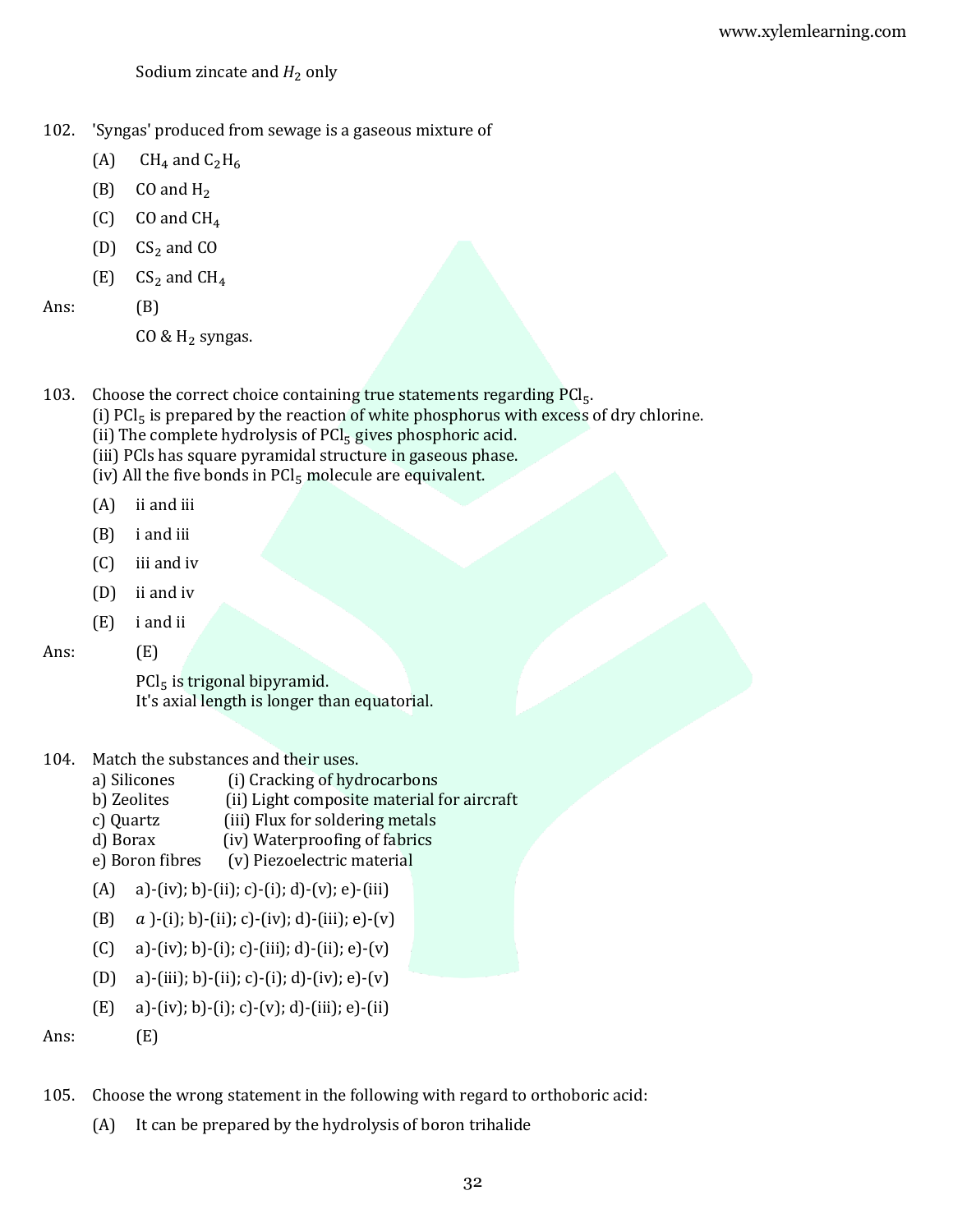- (B) It is not a protonic acid but acts as a Lewis acid
- (C) It has a layer structure
- (D) It is freely soluble in cold water
- (E) On heating above 370 K it forms first metaboric acid which on further heating yields  $B_2O_3$
- Ans: (D)

Orthoboric acid is sparingly soluble in cold water.

106. The magnetic moment of a trivalent ion of a metal with  $Z = 24$  in aqueous solution is

- (A) 3.87BM
- (B) 2.84BM
- (C) 1.73BM
- (D) 4.90BM
- (E) 5.92BM

## Ans: (A)

There is 3 unpaired electron.

- 107. In the first row transition metals, the element that exhibits only +3 oxidation state is
	- (A) Zinc
	- (B) Scandium
	- (C) Nickel
	- (D) Titanium
	- (E) iron

Ans: (B)

108. The metal that has the highest melting point in the first series of transition elements is

- (A) Titanium
- (B) Vanadium
- (C) Chromium
- (D) Iron
- (E) Manganese

Ans: (B)

Vanadium 1915 K Chromium 1903 K

In NCERT text book, graph shows Cr has higher melting point than V. Actually V has higher melting point than Cr.

Scandium shows +3 only.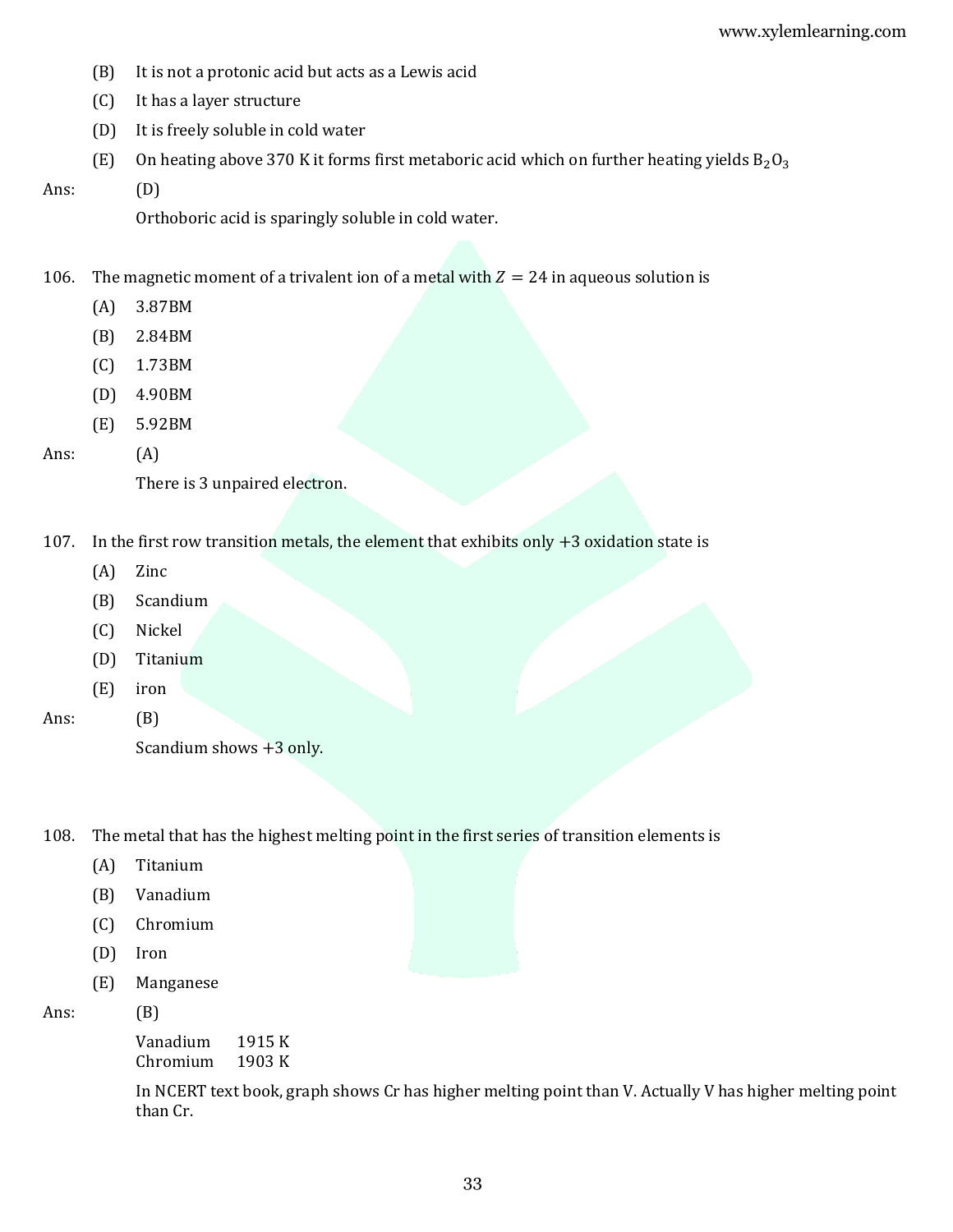- 109. In which one of the following complexes, the conductivity corresponds to 1: 2 electrolyte in aqueous solution?
	- (A) Hexaamminecobalt(III) chloride
	- (B) Tetraamminedichlorocobalt(III) chloride
	- (C) Pentaamminechlorocobalt(III) chloride
	- (D) Triamminetriaquachromium(III) chloride
	- (E) Diamminesilver(I) dicyanoargentate(I)

Ans: (C)

```
[CO(NH<sub>3</sub>)<sub>5</sub>CI]Cl<sub>2</sub>; 1: 2 electrolyte
```
- 110. The complex ion formed when the film developed in black and white photography is washed with hypo solution is
	- (A)  $[Ag_2(S_2O_3)_2]^{3-}$
	- (B)  $[Ag(S_2O_3)_2]^{3-}$
	- (C)  $[Ag(S_2O_3)_2]^{3+}$
	- (D)  $[Ag_2(S_2O_3)_2]^{3+}$
	- $[E]$  [Ag(S<sub>2</sub>O<sub>3</sub>)<sub>3</sub>]<sup>3-</sup>

Ans: (B)

 $[Ag(S_2O_3)_2]^{3-}$ 

- 111. Which one of the following is an ore of aluminium?
	- (A) Kaolinite
	- (B) Siderite
	- (C) Malachite
	- (D) Calamine
	- (E) Haematite

Ans: (A)

Kaolinite  $\text{[Al}_2(\text{OH})_4\text{Si}_2\text{O}_5\text{]}$ 

- 112. In the estimation of nitrogen present in an organic compound, Kjeldahl's method cannot be applied to
	- (A) Aniline
	- (B) Toluidine
	- (C) Urea
	- (D) Pyridine
	- (E) Benzylamine

Ans: (D)

Heterocyclic nitrogen compound will not give Kjeldahl's method of estimation

113. Among the following, the alkene that exhibits optical isomerism is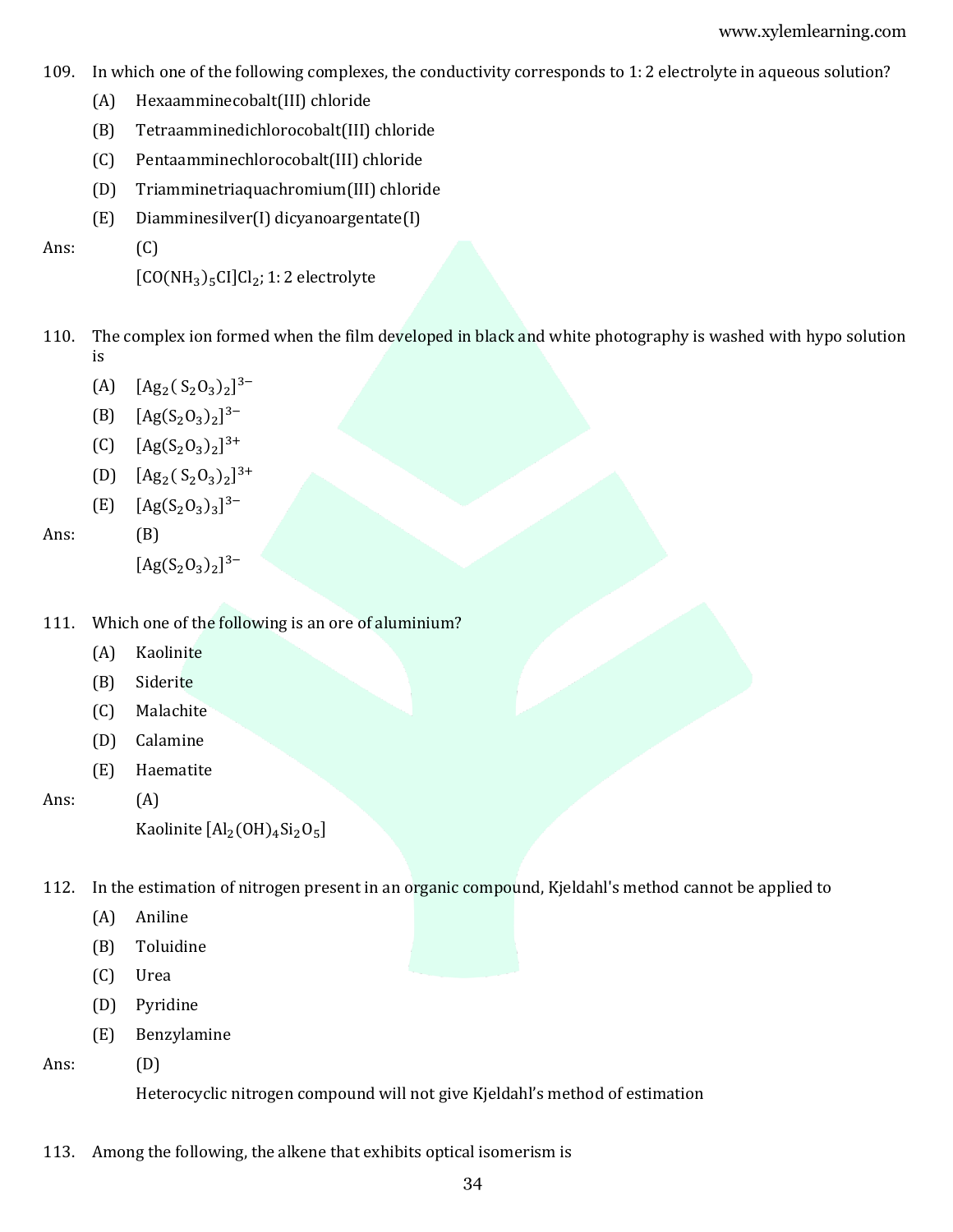- (A) 3-methyl-2-pentene
- (B) 4-methyl-1-pentene
- (C) 3-methyl-1-pentene
- (D) 2-methyl-2-pentene
- (E) 2,3 -dimethyl-2-butene

## Ans: (C)

3-methyl-1-pentene has asymmetric carbon

- 114. The reagent that is used to convert but-2-yne to trans-but-2-ene is
	- $(A)$  H<sub>2</sub>/Pd/C
	- (B) NaBH<sup>4</sup>
	- (C) Sn/HCl
	- (D) Na/liquid  $NH<sub>3</sub>$
	- (E) Zn − Hg/HCl

# Ans: (D)

Na in liquid ammonia produces trans - alkene

- 115. Compound 'A' is obtained by the reaction of benzyl chloride with magnesium metal in dry ether followed by treatment with water. What is the compound ' $A$ '?
	- (A) Toluene
	- (B) Benzyl alcohol
	- (C) Phenol
	- (D) Benzene
	- (E) Benzaldehyde

#### Ans: (A)

$$
\left\langle \bigcirc \right\rangle = cH_{L} - cI + Mg
$$

$$
\longrightarrow \bigotimes_{\mu_{1,0}} CH_{2}-M_{3}Cl
$$

- 116. The correct increasing order of boiling points of the following compounds is
	- (A)  $CH_2Br_2 < CH_3Br < CHBr_3 < CH_3Cl$
	- (B)  $CH_2Br_2 < CHBr_3 < CH_3Br < CH_3Cl$
	- $\text{(C)}$   $\text{CH}_3\text{Cl} < \text{CH}_3\text{Br} < \text{CH}_2\text{Br}_2 < \text{CHBr}_3$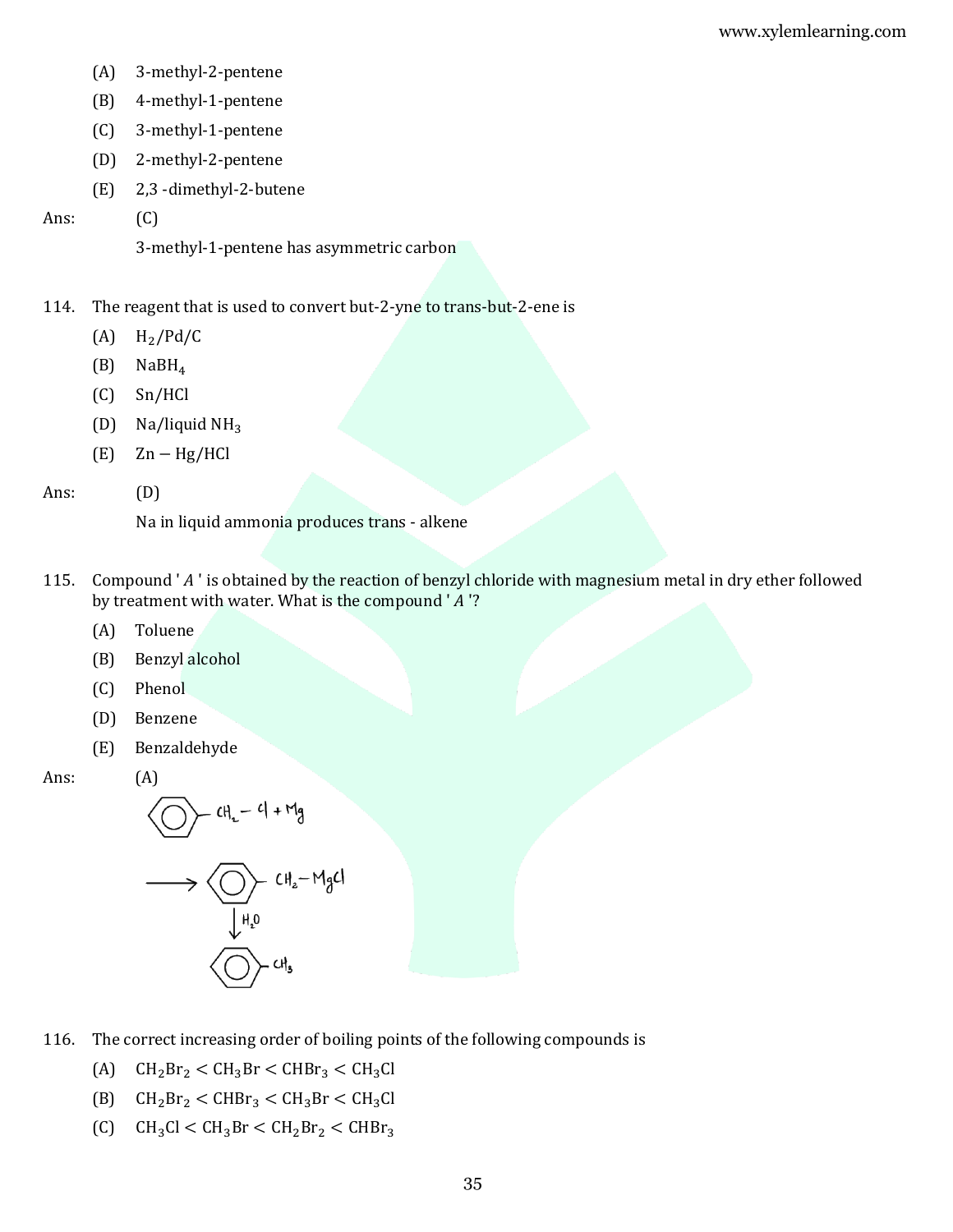- (D)  $CH_3Cl < CHBr_3 < CH_3Br < CH_2Br_2$
- $(E)$  CHBr<sub>3</sub> < CH<sub>2</sub>Br<sub>2</sub> < CH<sub>3</sub>Br < CH<sub>3</sub>Cl

```
Ans: (C)
```
Greater the molar mass greater the boiling point.

- 117. Compounds 'A', 'B' and 'C' have the same molecular formula  $C_7H_8O$ . Compound 'A', and 'B' liberate hydrogen gas with sodium metal. When treated with sodium hydroxide, compound ' $B$ ' alone dissolves. Compound '  $C$  ' is inert towards both sodium metal and sodium hydroxide. Compounds '  $A'$ ,'  $B$  ' and '  $C'$  ' are respectively
	- (A) Cresol, benzyl alcohol and anisole
	- (B) Benzyl alcohol, cresol and anisole
	- (C) Benzyl alcohol, anisole and cresol
	- (D) Cresol, anisole and benzyl alcohol
	- (E) Anisole, cresol and benzyl alcohol

```
Ans: (B)
```


118. The suitable Grignard reagent used for the preparation of 2 -methylpropan-1-ol using methanal is

- (A)  $CH_3 CH_2 CH_2MgBr$
- (B)  $CH_3 CH_2 CH_2 CH_2MgBr$
- $\text{CH}_3-\text{CH}(\text{CH}_3)-\text{CH}_2\text{MgBr}$
- (D)  $(CH_3)_3C MgBr$

 $(E)$ 

 $(E)$  CH<sub>2</sub> – CH(CH<sub>3</sub>) – MgBr

$$
CH_3
$$
  
\n $CH_3$   
\n $CH_3$   
\n $CH_3$   
\n $CH_3$   
\n $CH_3$   
\n $CH_3$   
\n $CH_3$   
\n $CH_3$   
\n $CH_3$   
\n $CH_2OH$ 

- 119. Isopropylbenzene (cumene) is oxidized in the presence of air to give compound ' $X'$  which on hydrolysis in the presence of acids gives compounds 'Y 'and 'Z'. Compounds 'X', 'Y' and 'Z' are respectively
	- (A) benzyl alcohol, benzaldehyde, ethanol
	- (B) cumene hydroperoxide, phenol, acetaldehyde
	- (C) cumene hydroperoxide, benzaldehyde, acetone
	- (D) cumene hydroperoxide, phenol, acetone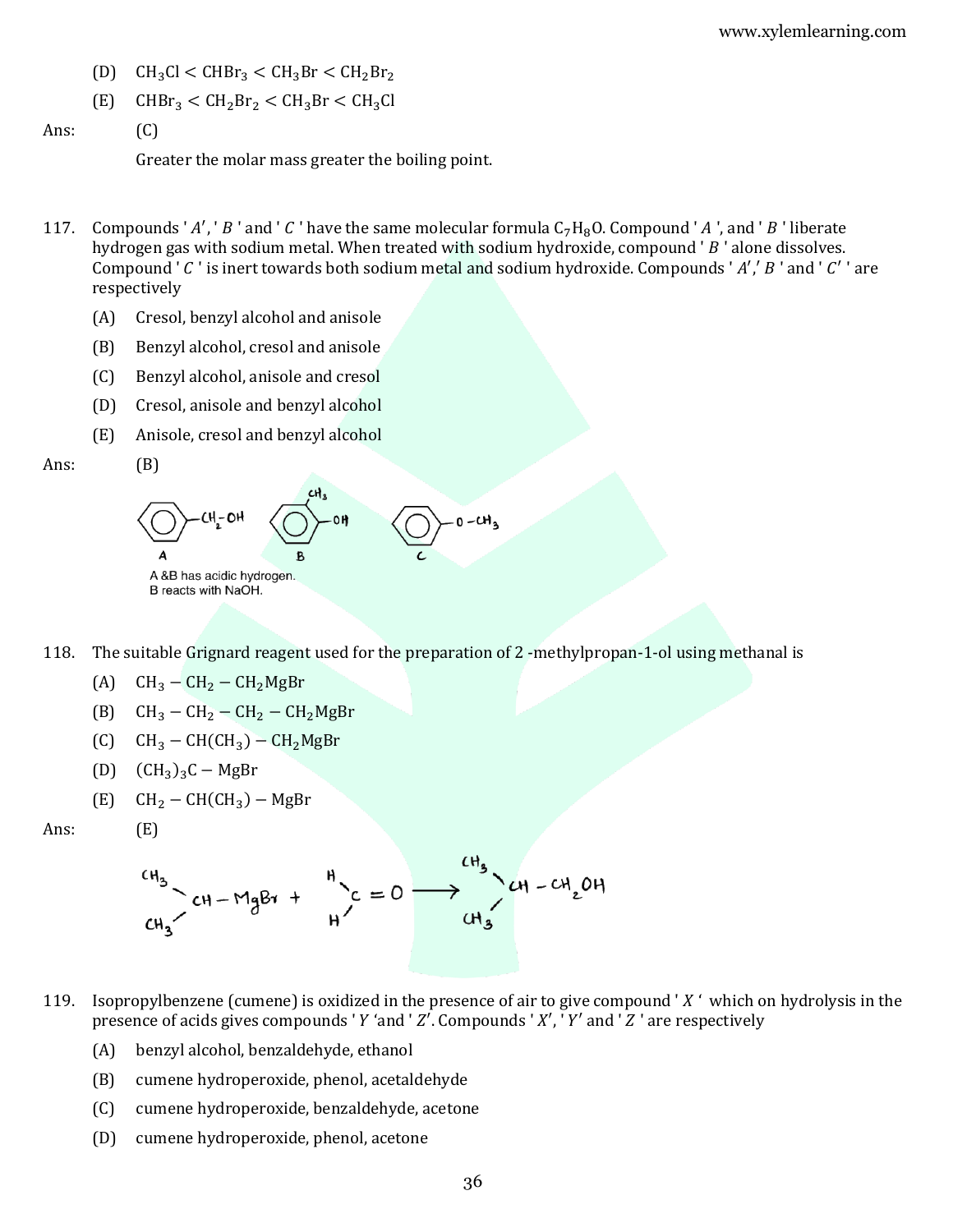(E) cumene hydroperoxide, benzaldehyde, acetaldehyde

#### Ans: (D)

Large scale preparation of phenol.

- 120. A research scholar returned to the laboratory after the lock down due to Covid-19. He kept acetone, benzaldehyde, acetaldehyde and diethyl ketone in four different bottles. The bottles contained only the label as  $P, Q, R$  and S. He forgot which bottle contained which compound. Compounds  $P$  and  $R$  only underwent iodoform test. Compound R alone gave reddish brown precipitate with Fehling's reagent. Compounds Q and R alone underwent Tollen's test. Compound  $S$  did not answer any of the above tests. Identify the compounds  $P$ ,  $Q$ ,  $R$  and  $S$ .
	- (A)  $P$ -diethyl ketone;  $Q$ -benzaldehyde;  $R$ -acetaldehyde;  $S$ -acetone
	- (B)  $P$ -acetone; Q -benzaldehyde;  $R$  -acetaldehyde;  $S$  -diethyl ketone
	- (C)  $P$ -acetone;  $Q$ -acetaldehyde;  $R$ -benzaldehyde;  $S$ -diethyl ketone
	- (D)  $P$ -acetaldehyde;  $Q$ -acetone;  $R$ -diethyl ketone;  $S$ -benzaldehyde
	- (E)  $P$ -benzaldehyde; Q-diethyl ketone;  $R$ -acetone;  $S$ -acetaldehyde

#### Ans: (B)

 $P, R =$ Iodoform test  $R =$  Fehling's test  $Q, R =$  Tollen's test  $P =$  Acetone;  $Q =$  Benzaldelyde  $R =$  Fehling's test;  $S =$  Diethyl ketone